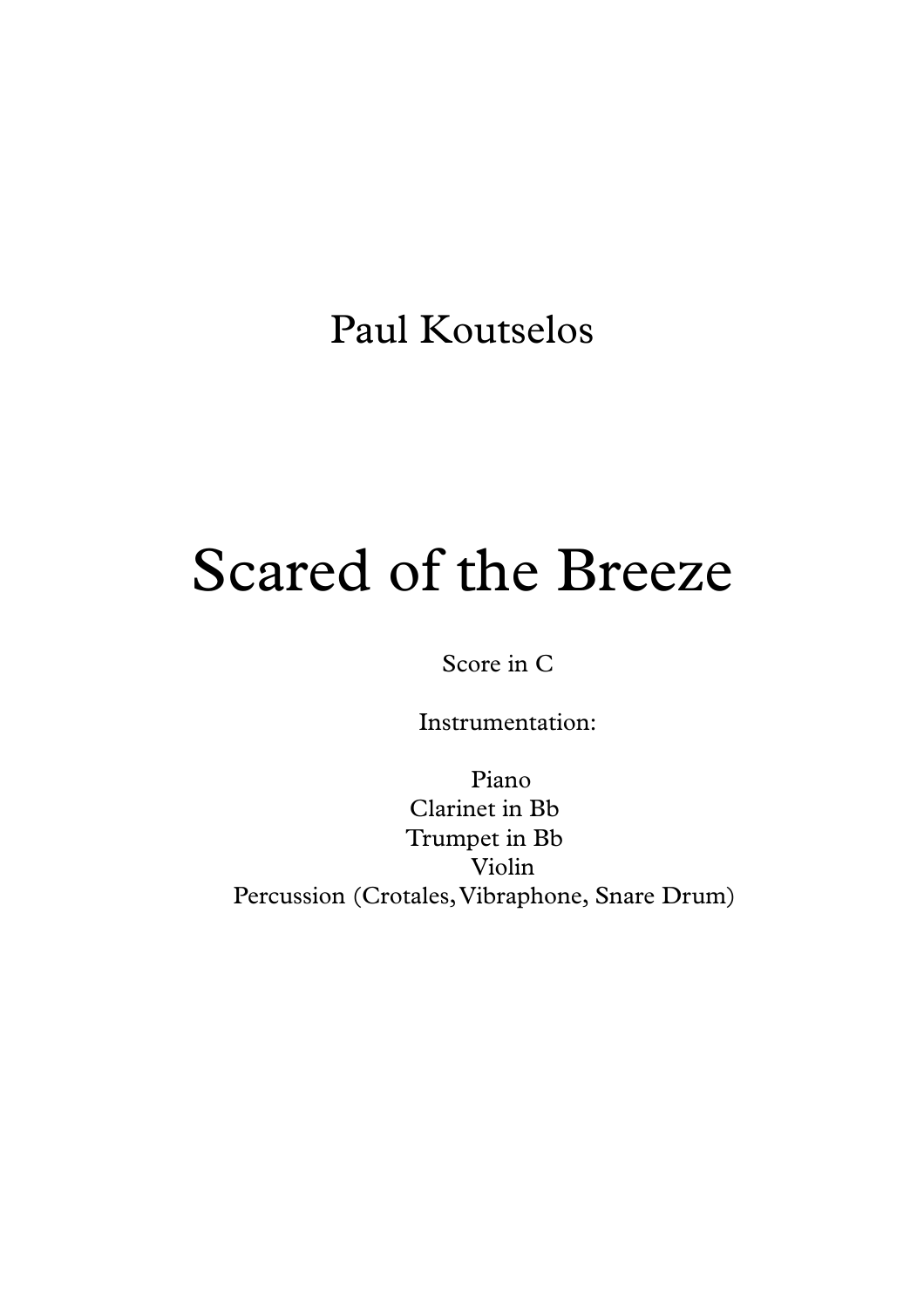#### **Instructions:**

Piano

 $S$ low bowing E

 $\blacksquare$  Medium slow bowing

Medium fast bowing

 $\epsilon$  Fast bowing

Clarinet and Trumpet



#### Clarinet



### **Percussion**

Medium mallet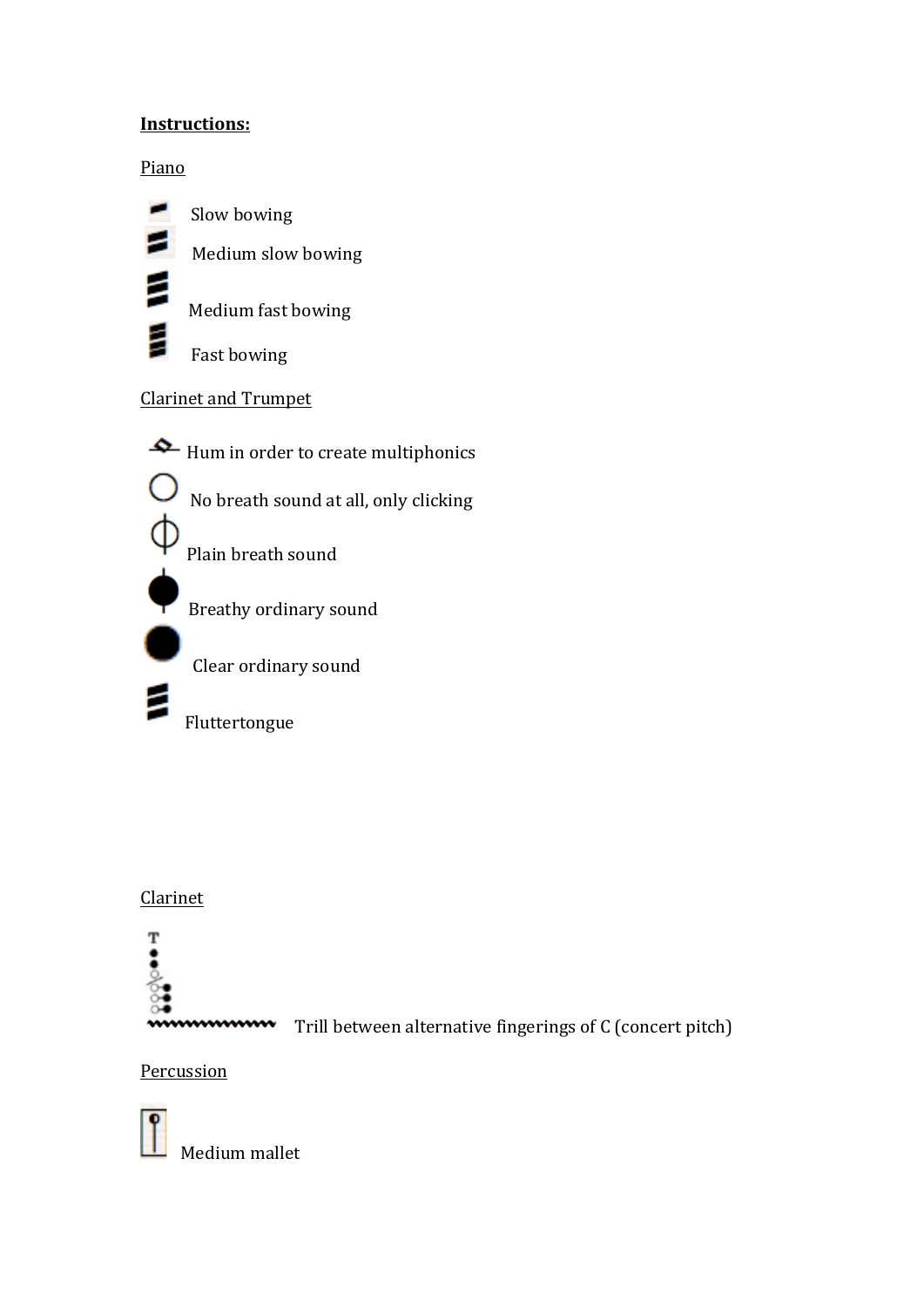

#### Snare Drum

When rubbing with brushes, dynamics indicate speed of brush movement on drum surface. Vibraphone

Press a hard mallet in the middle of the vibraphone metal block so that the harmonic two octaves above the fundamental is created.

Violin

harmonic gliss. sul G and D

Lightly touch strings in order to facilitate gliding

and create harmonics

**General** 

 Gradual change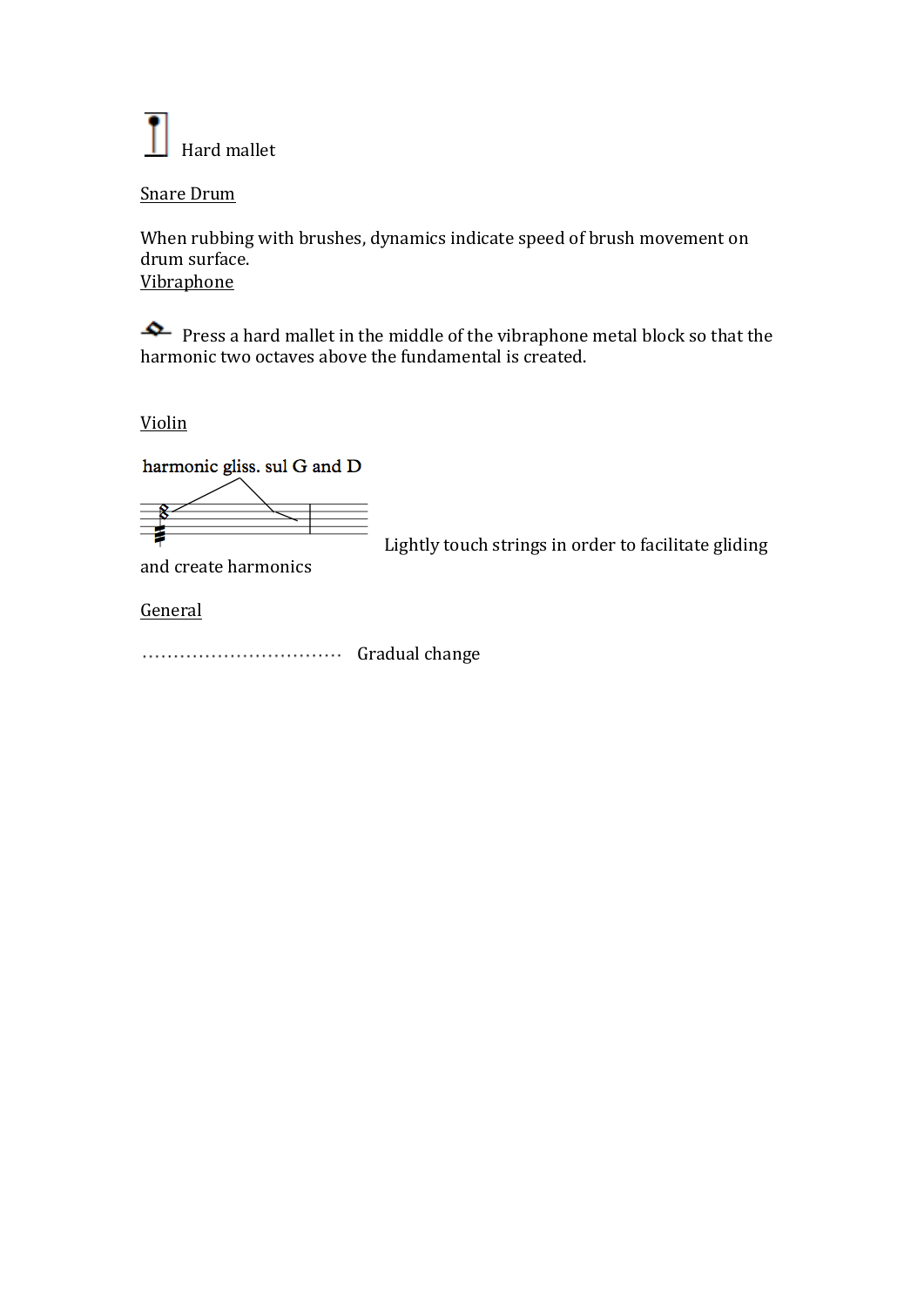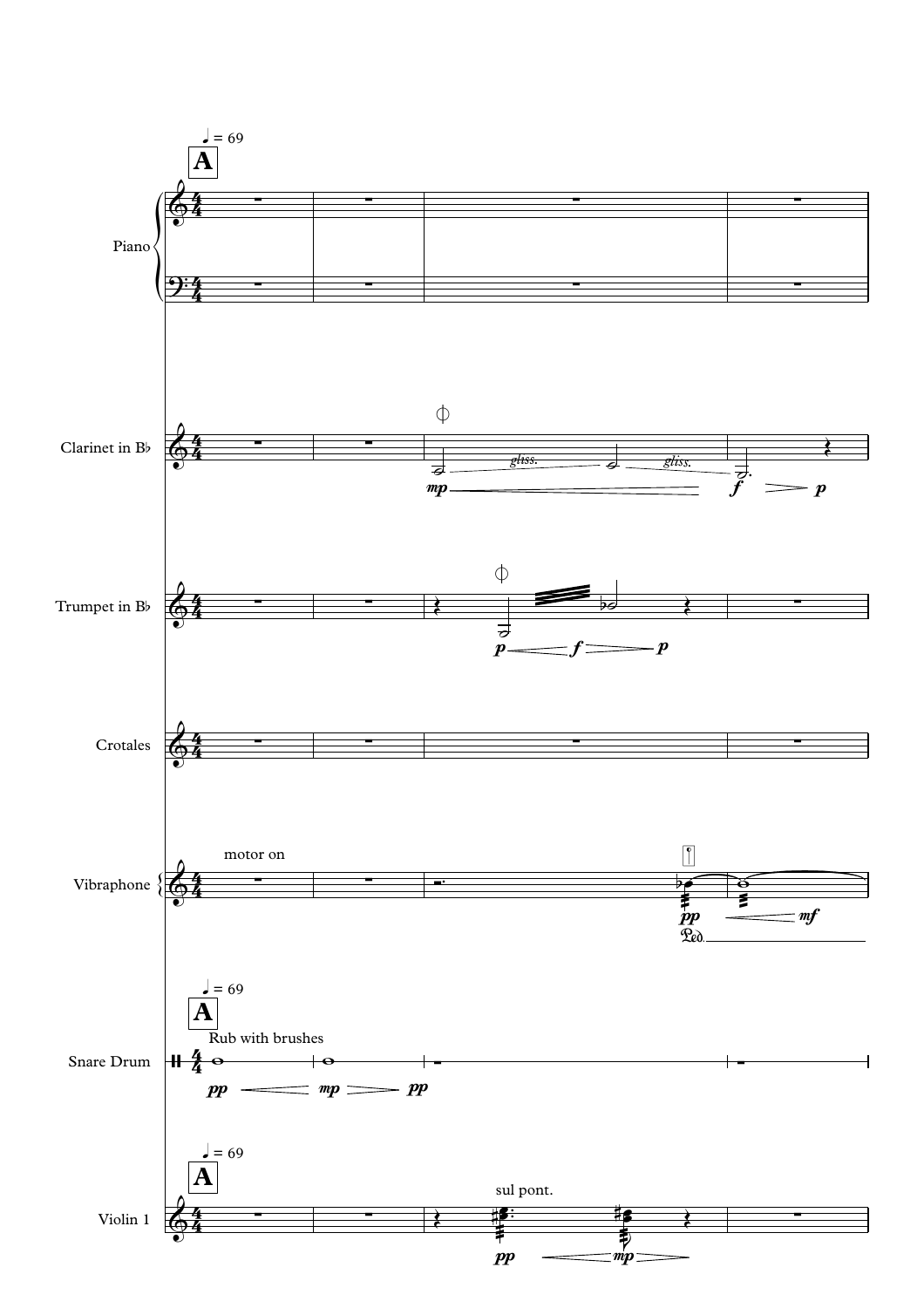

 $\overline{\mathbf{3}}$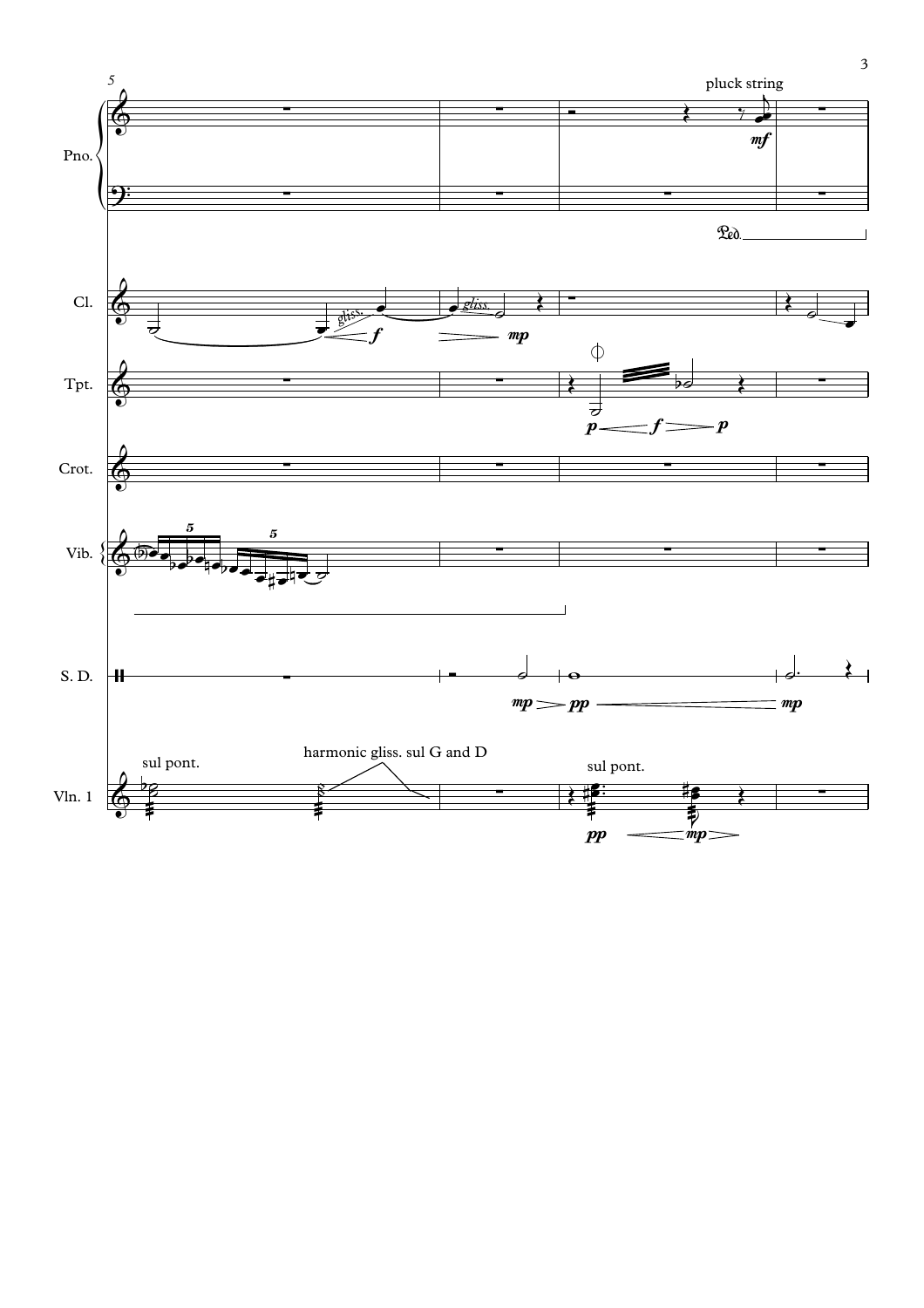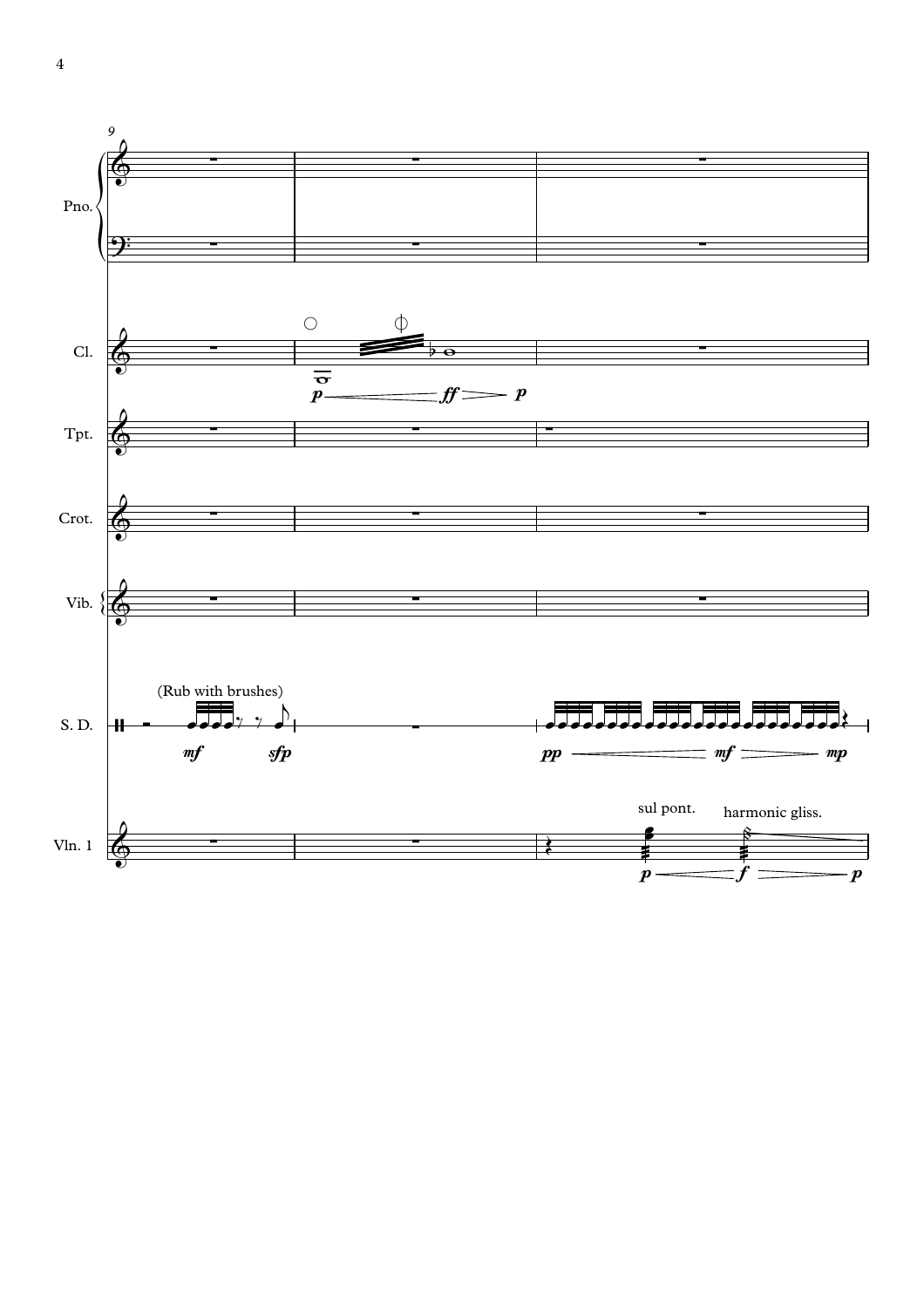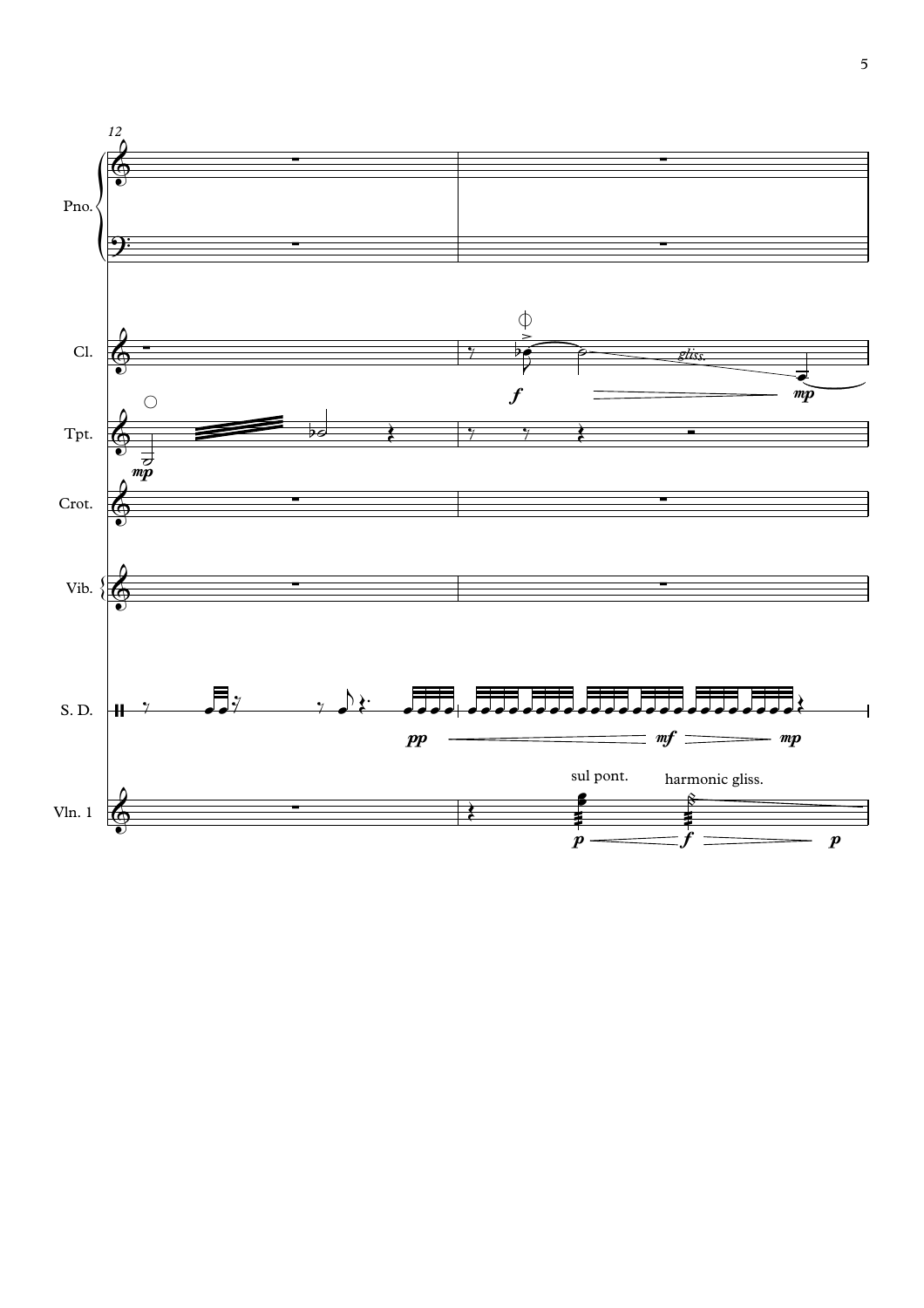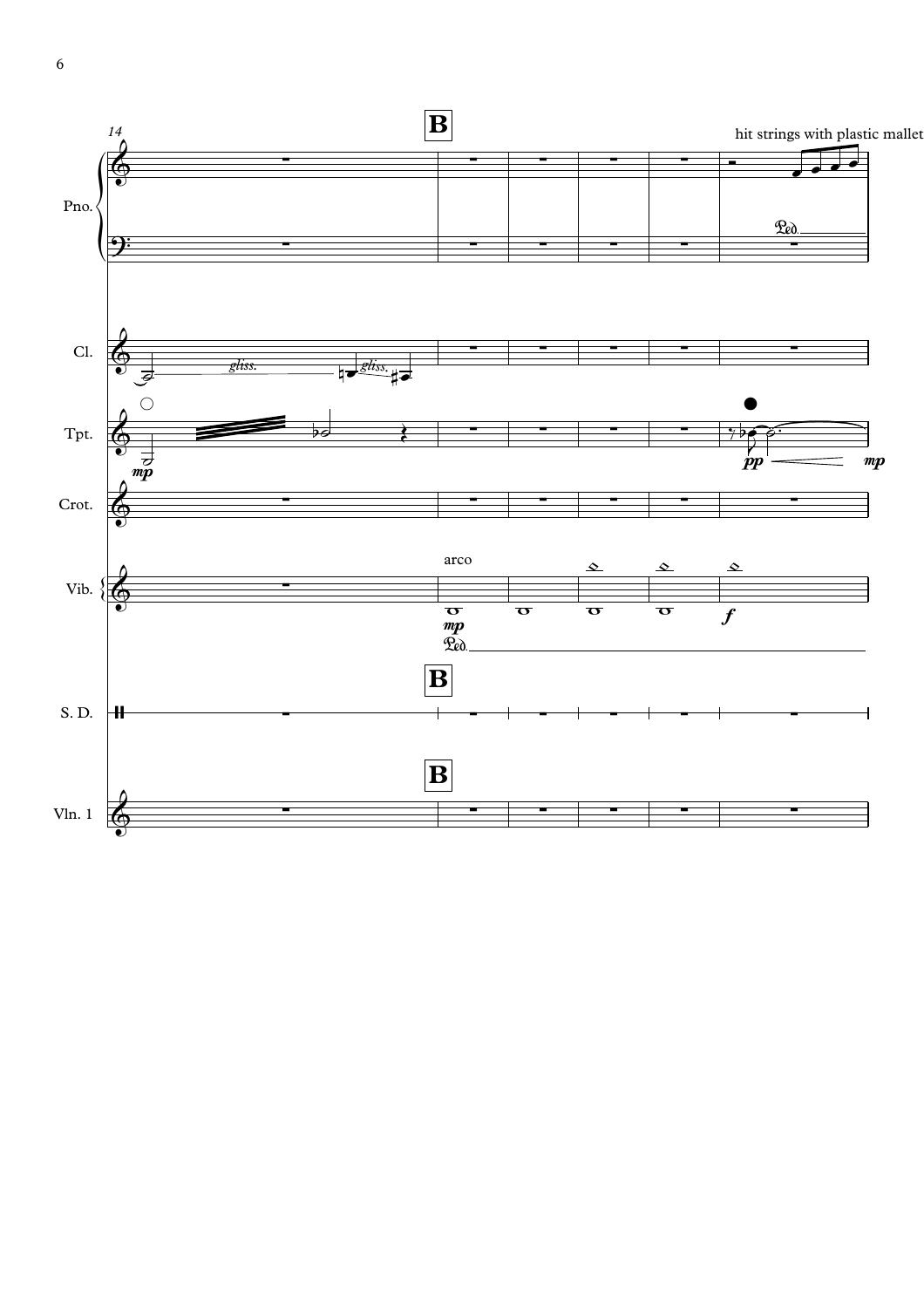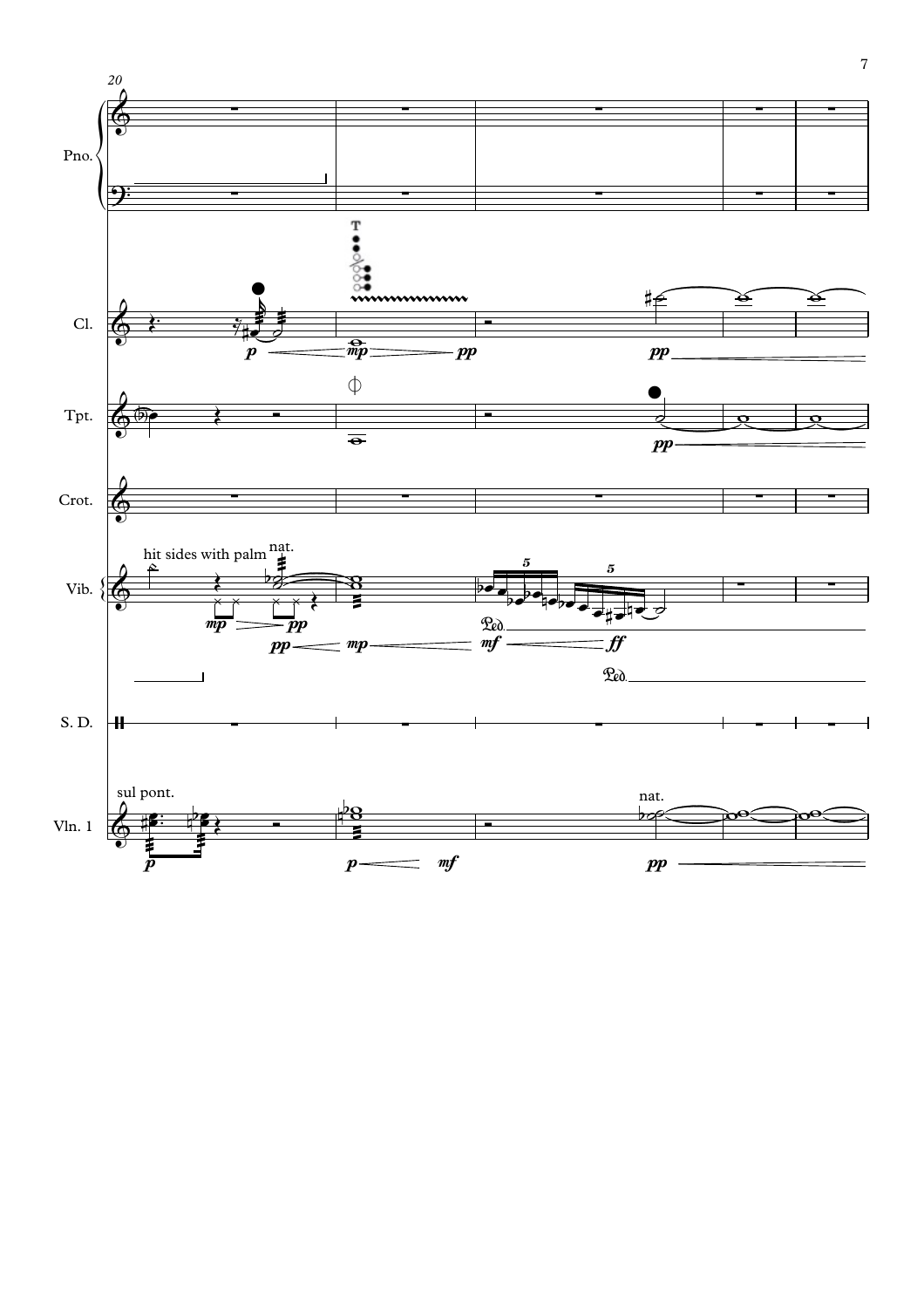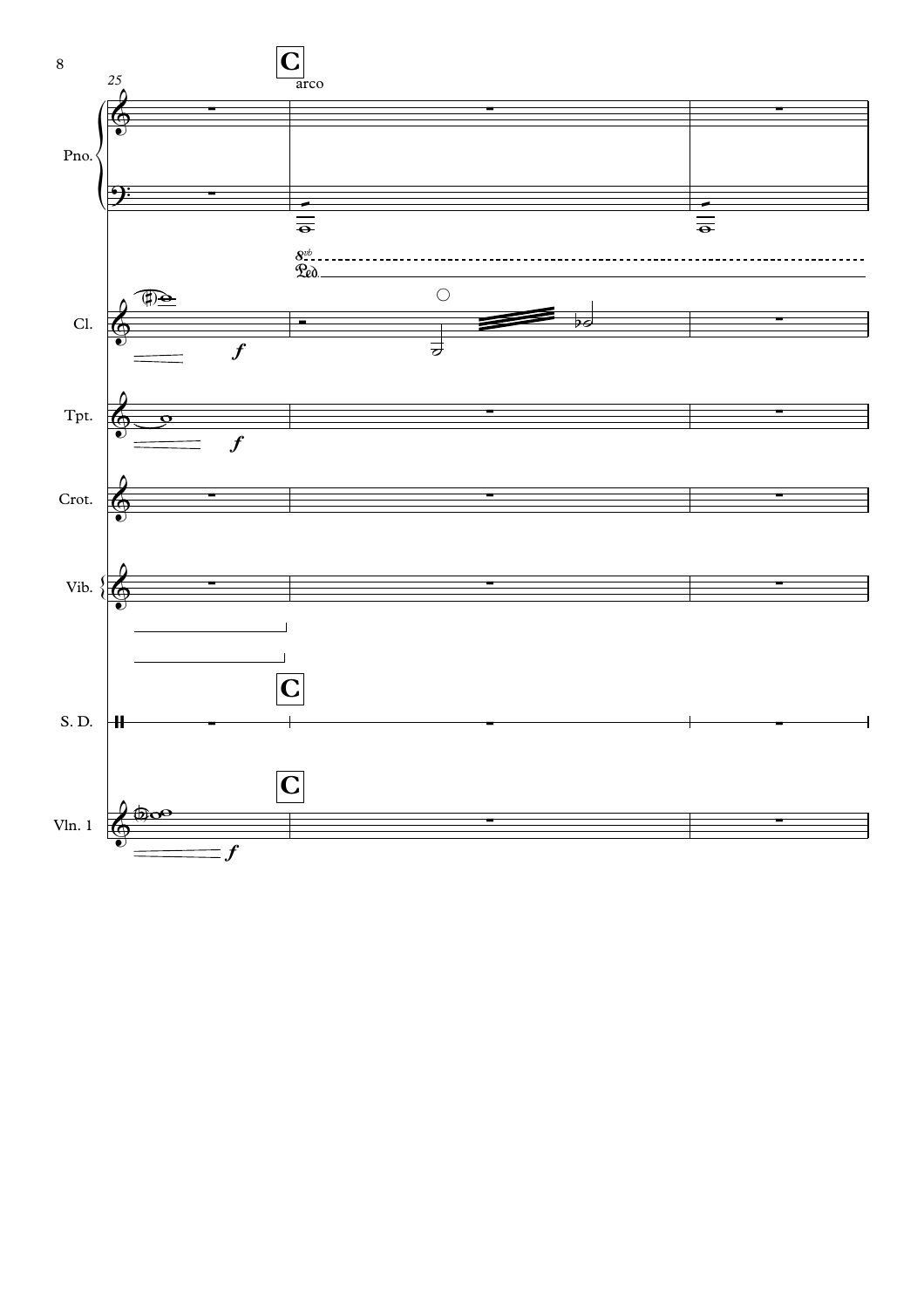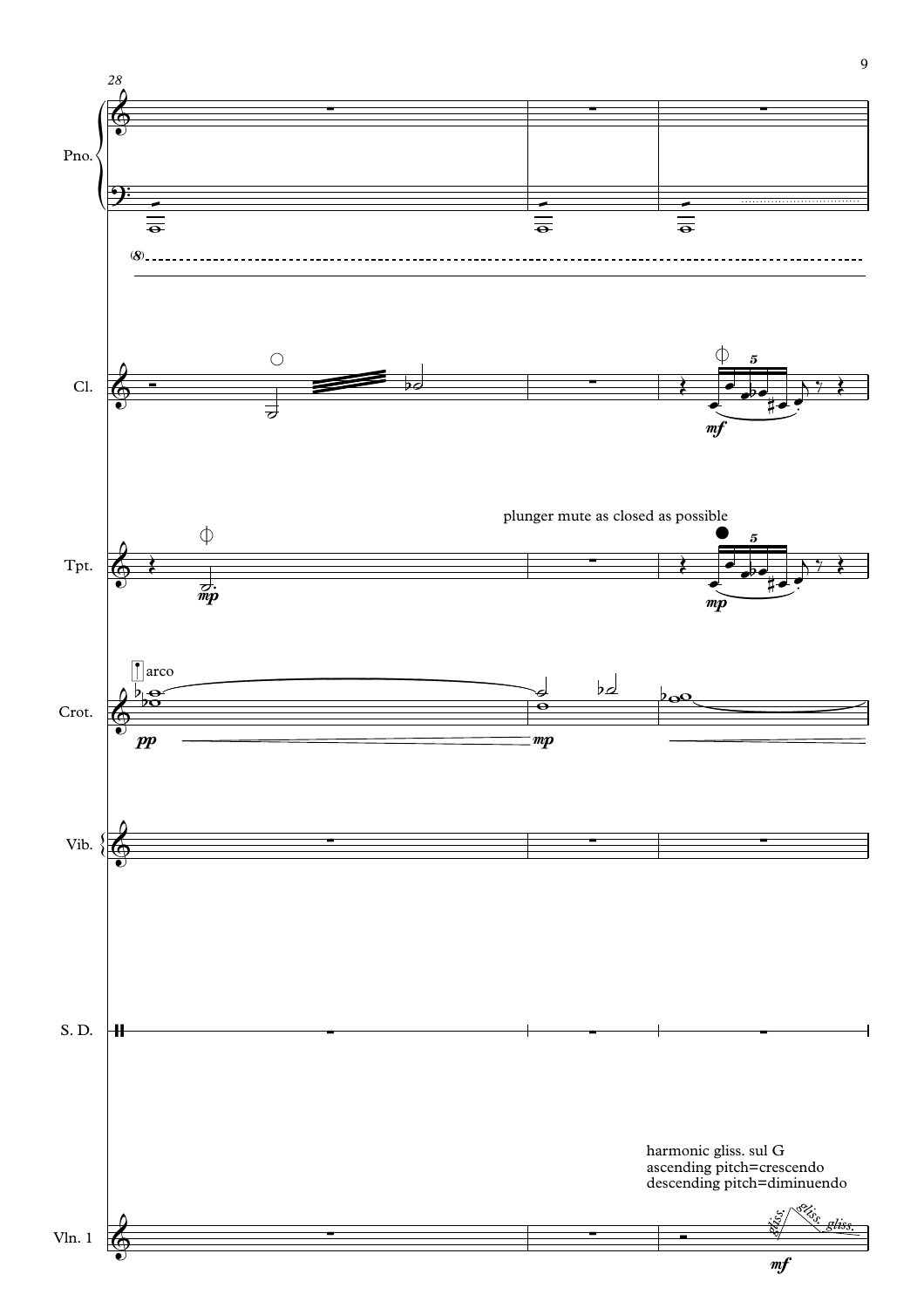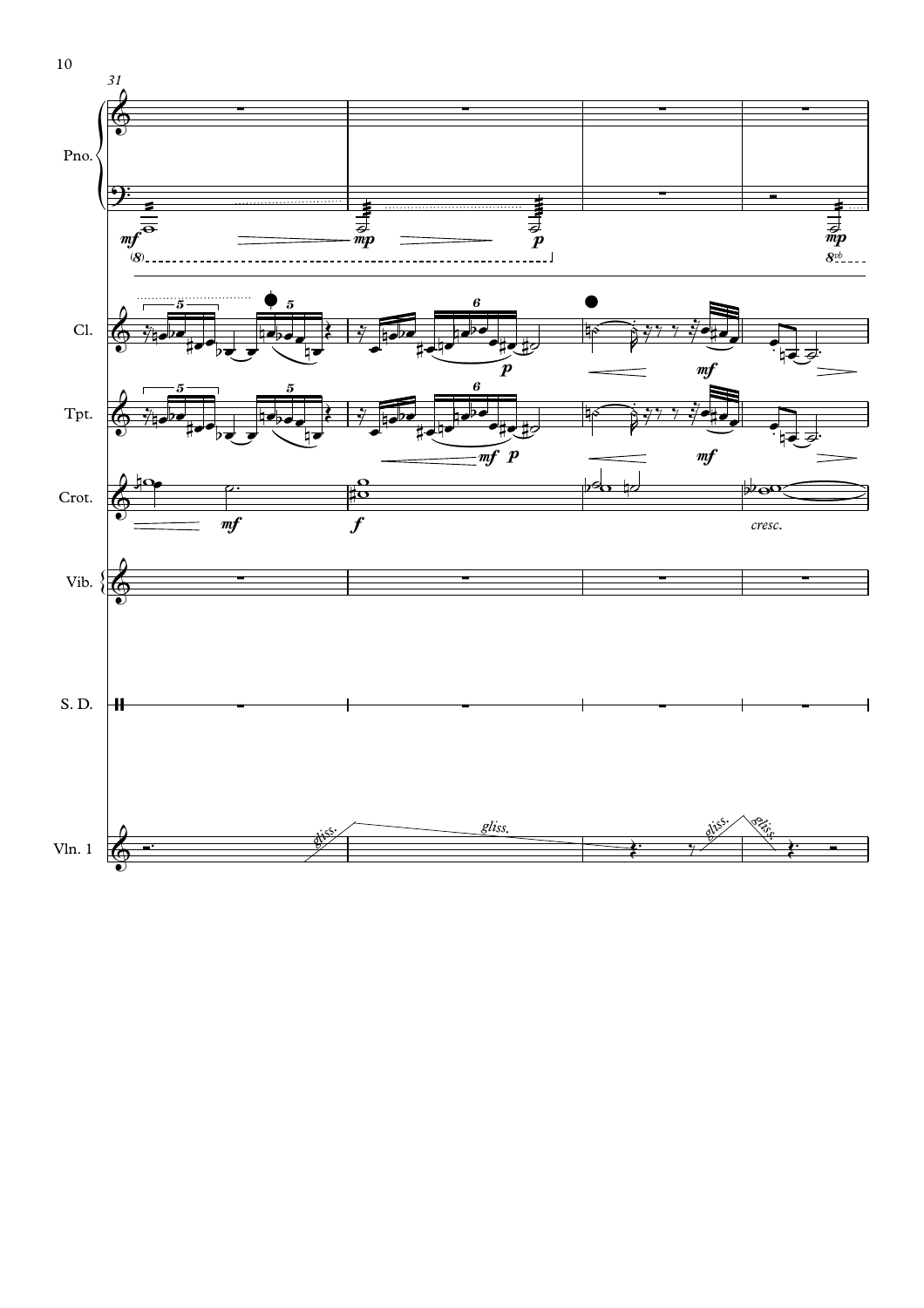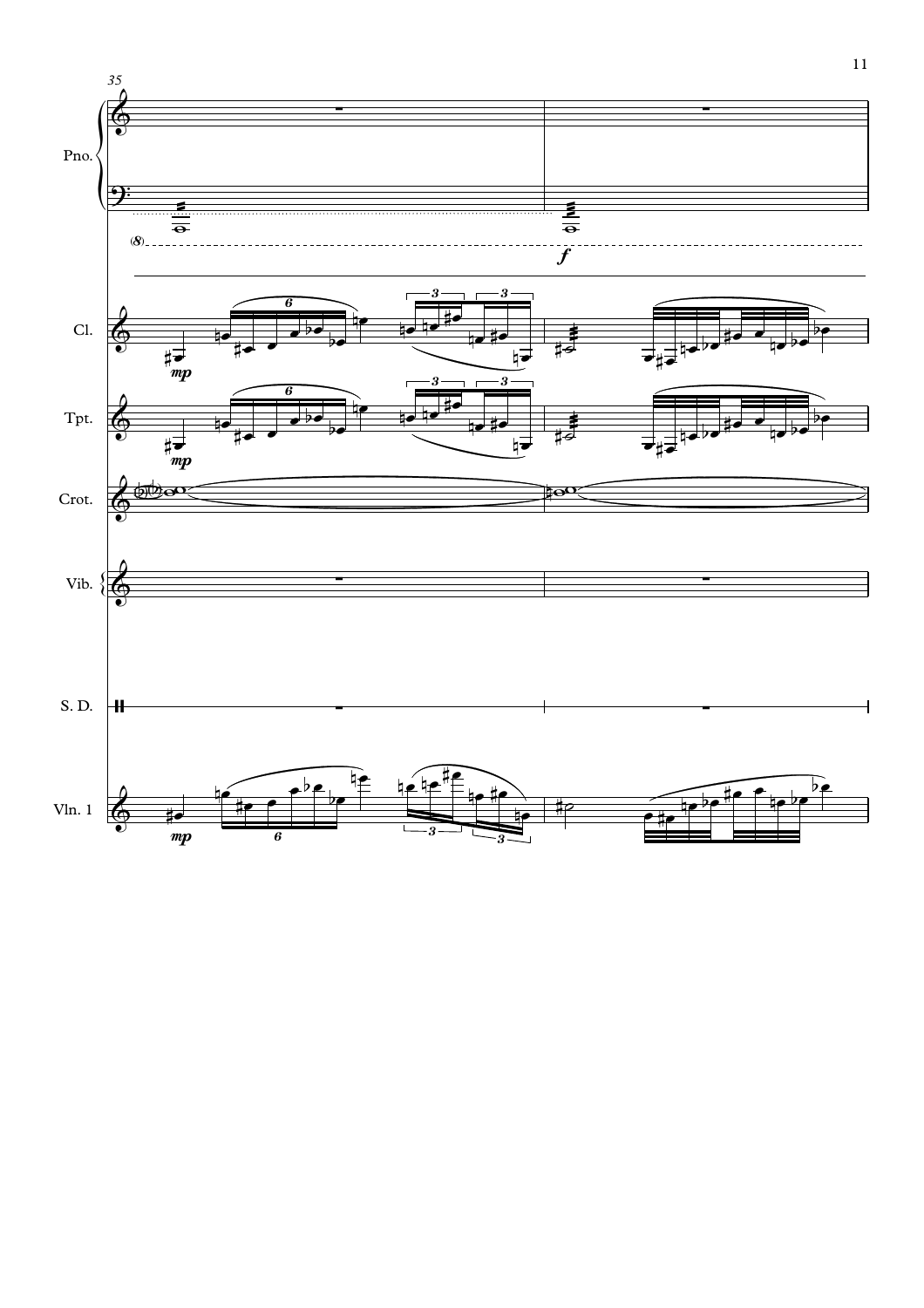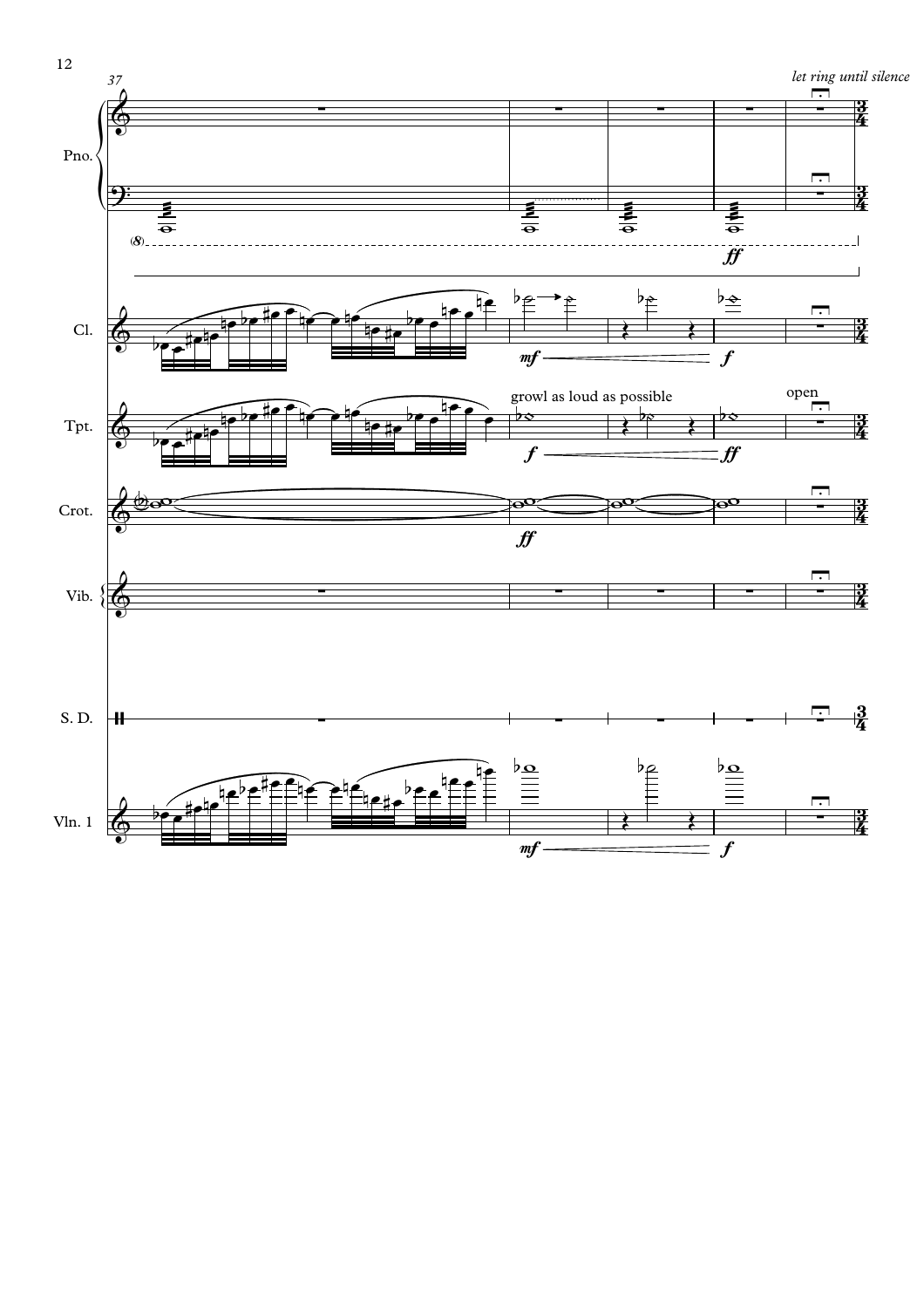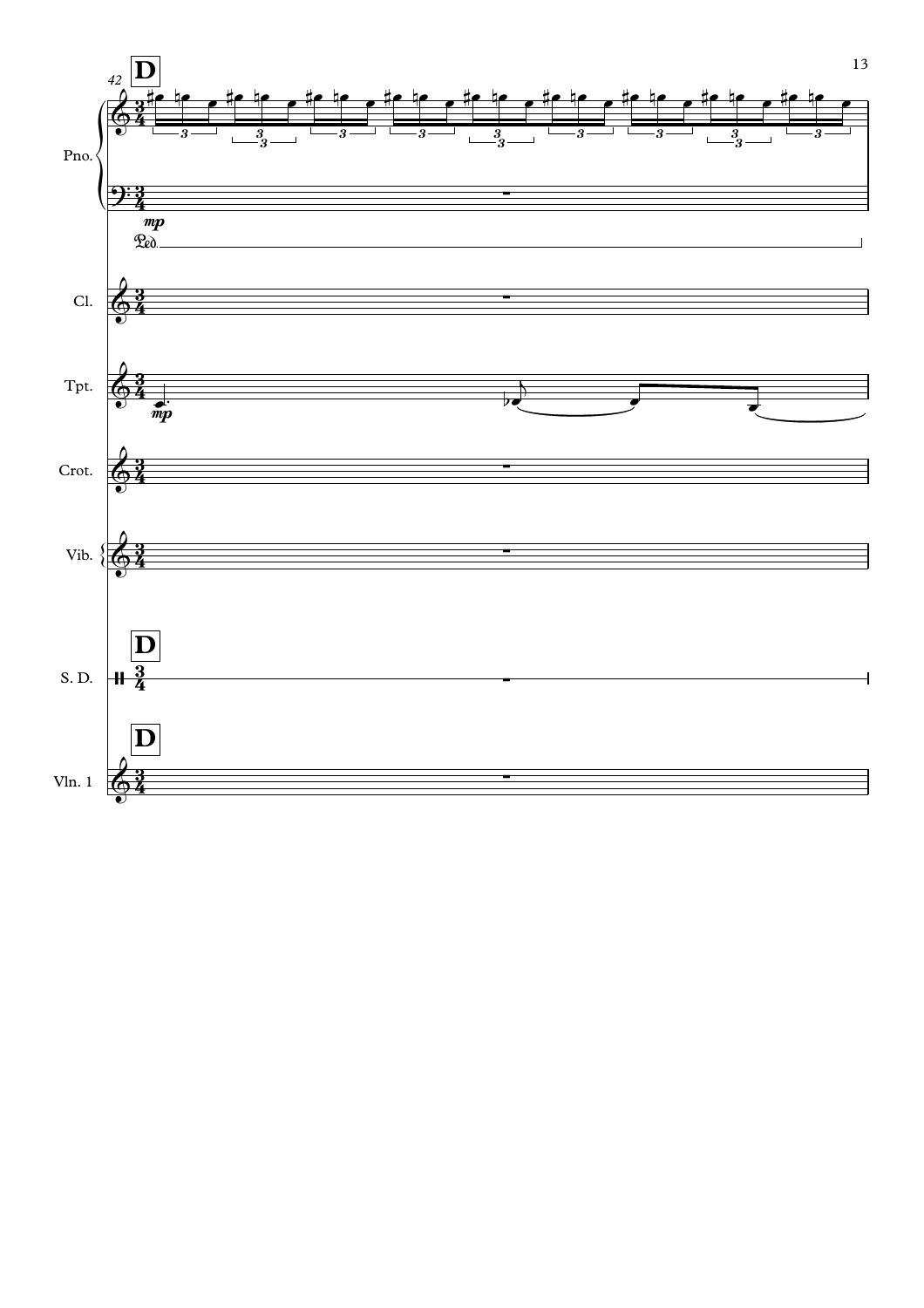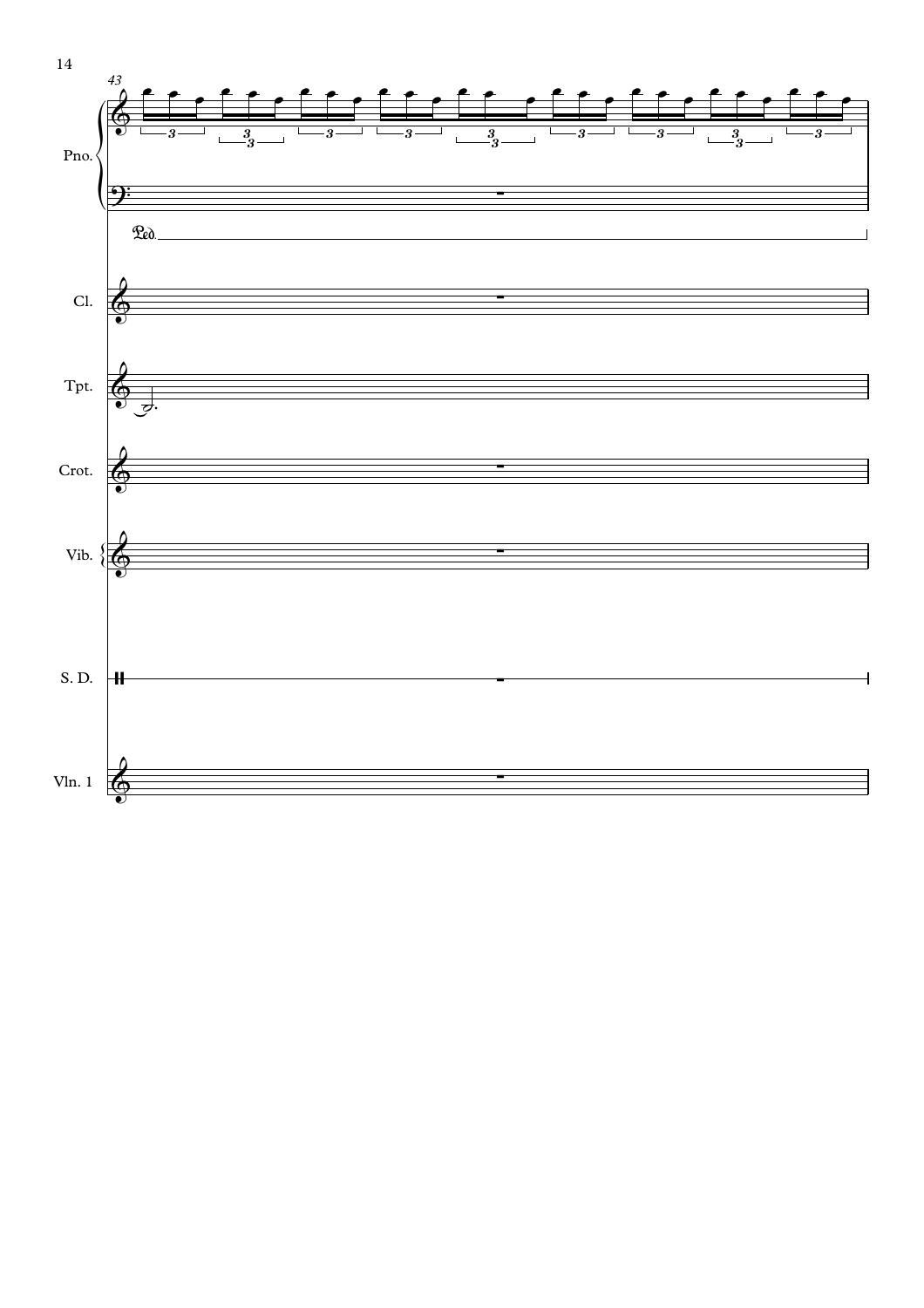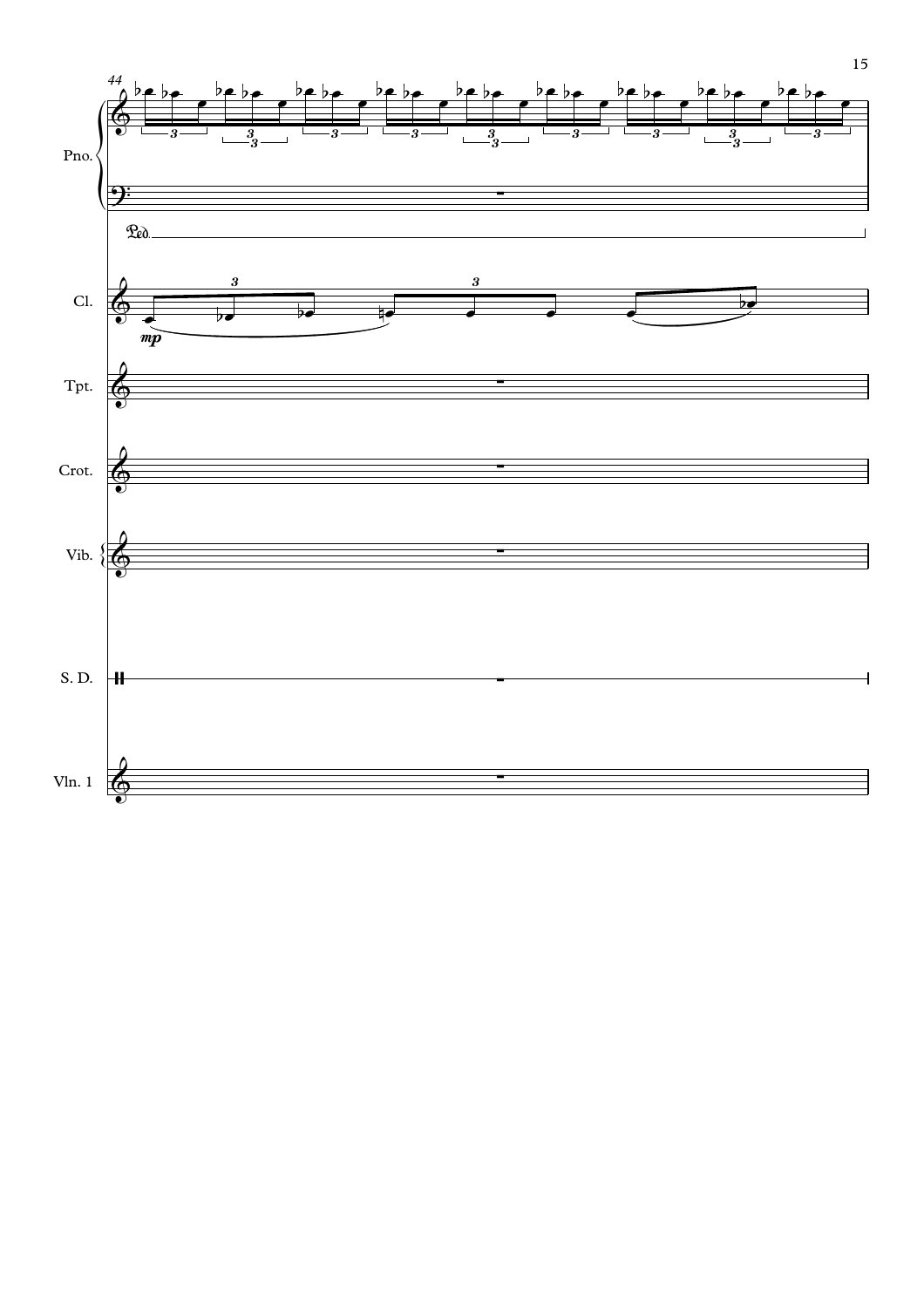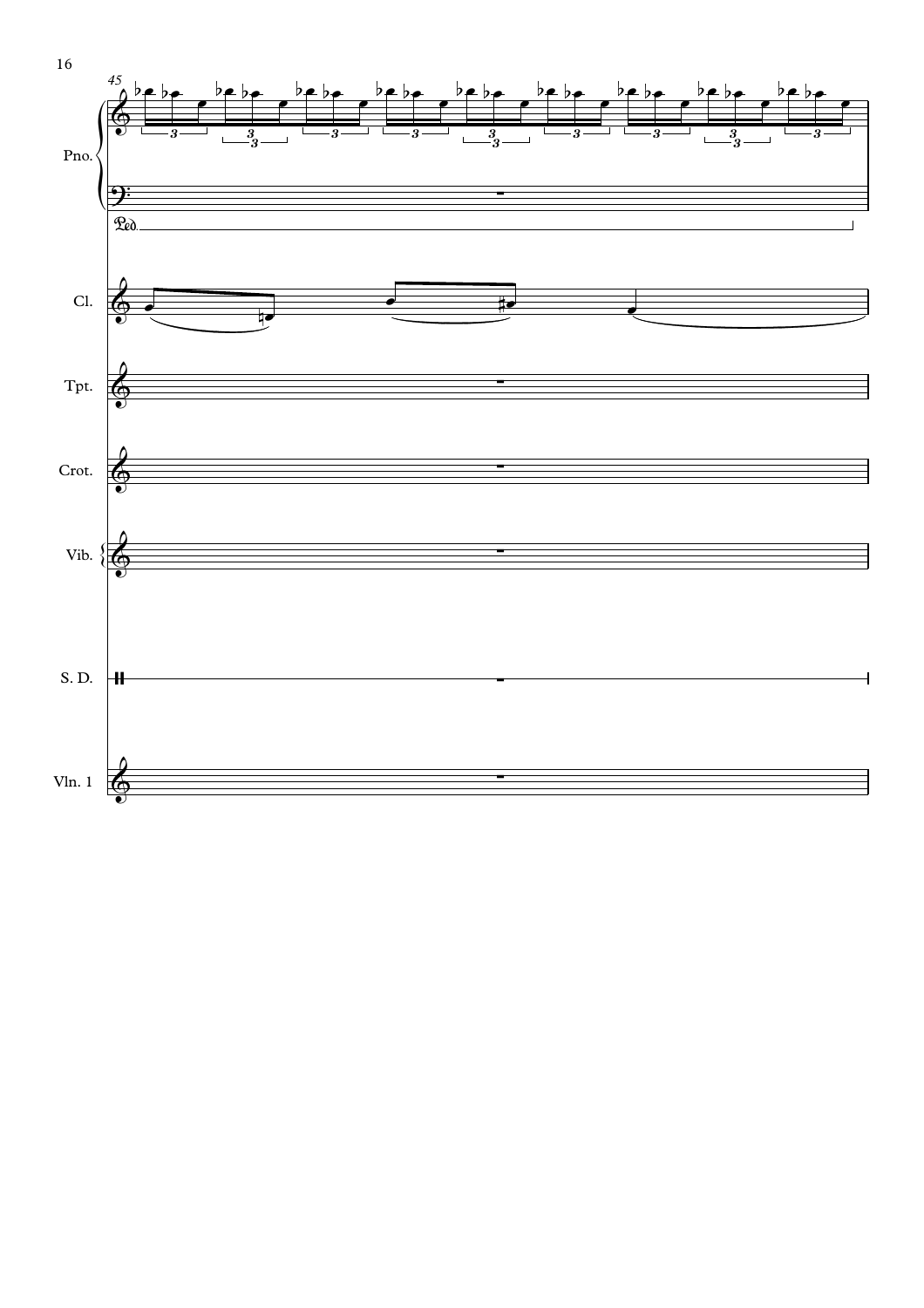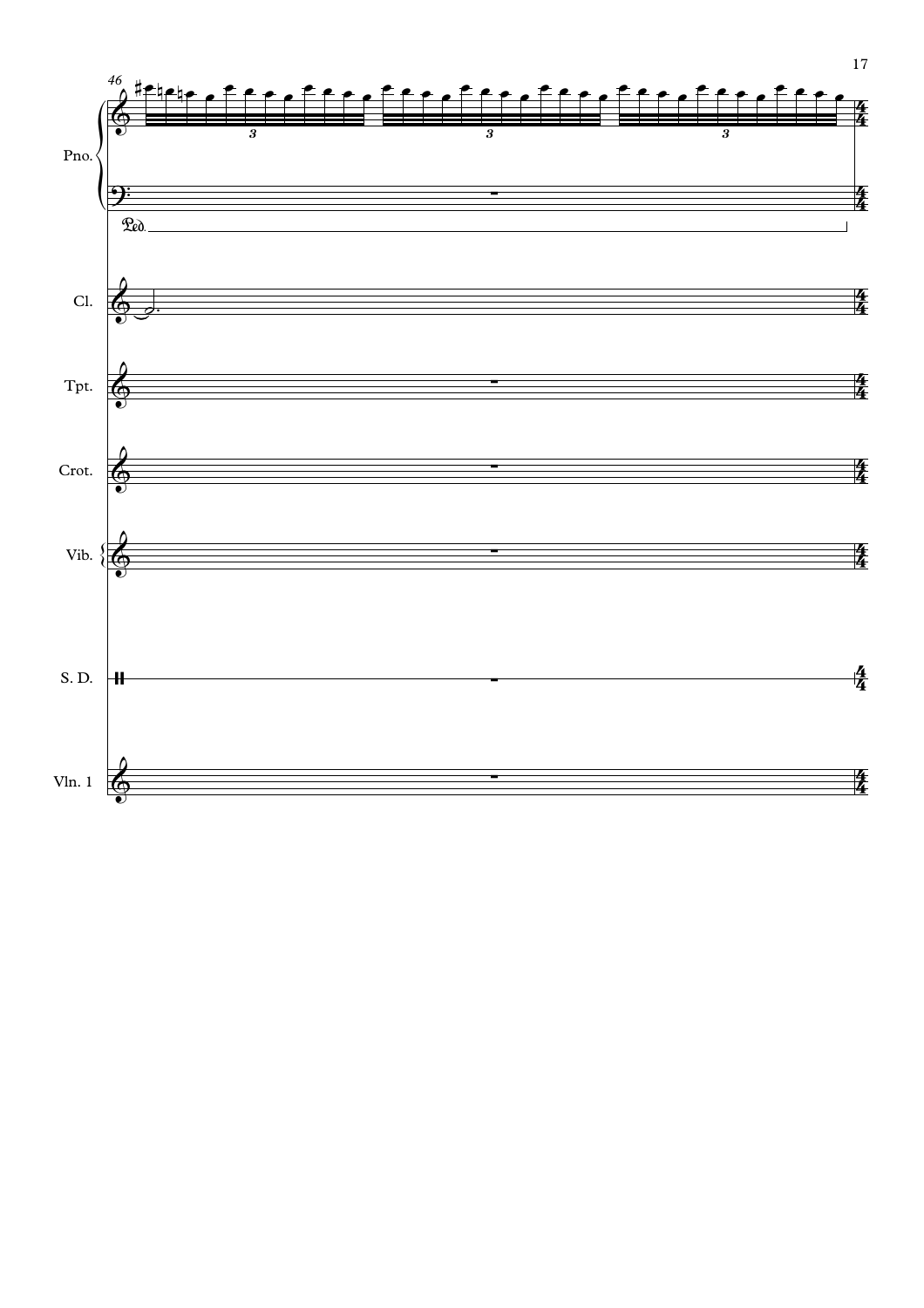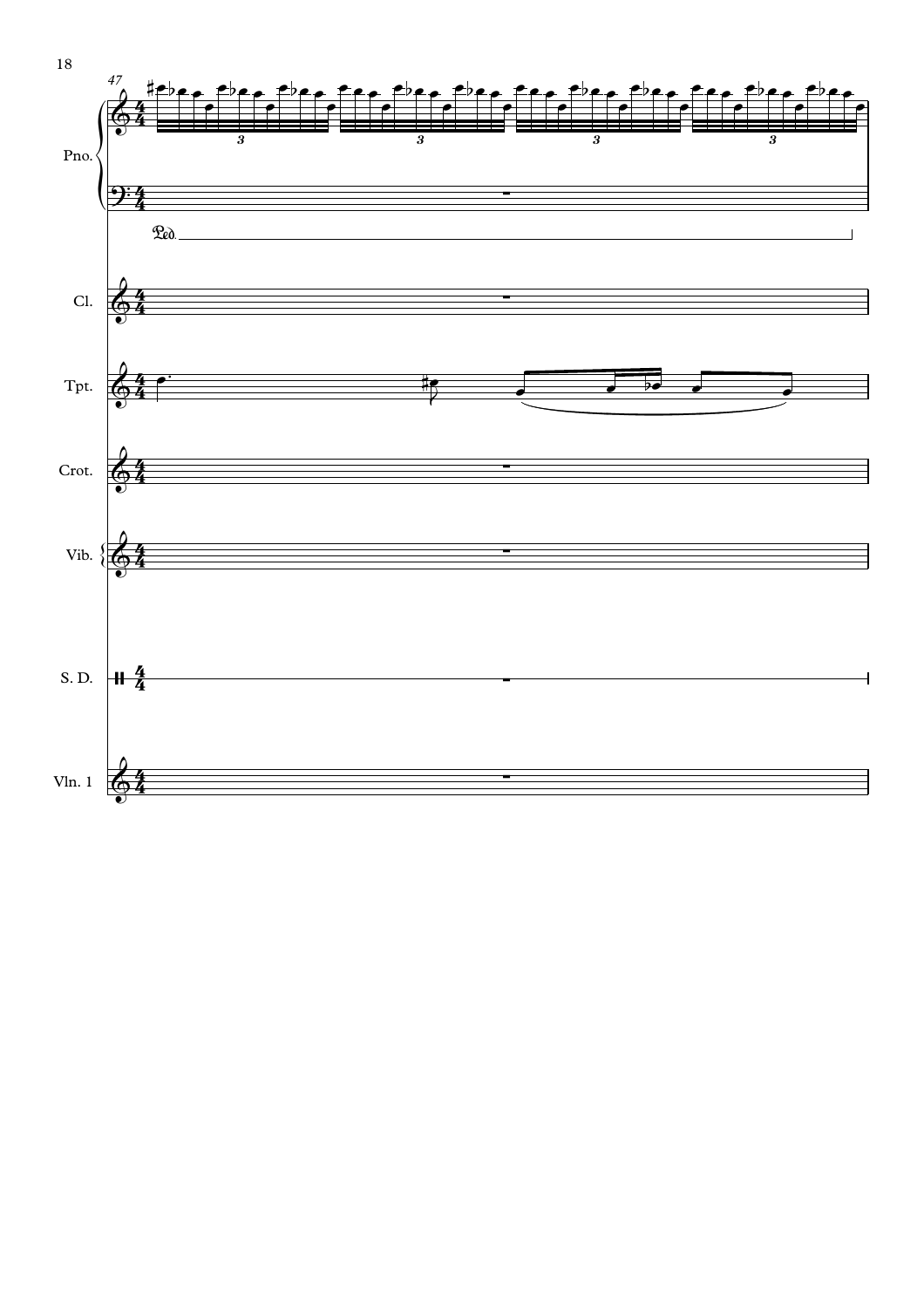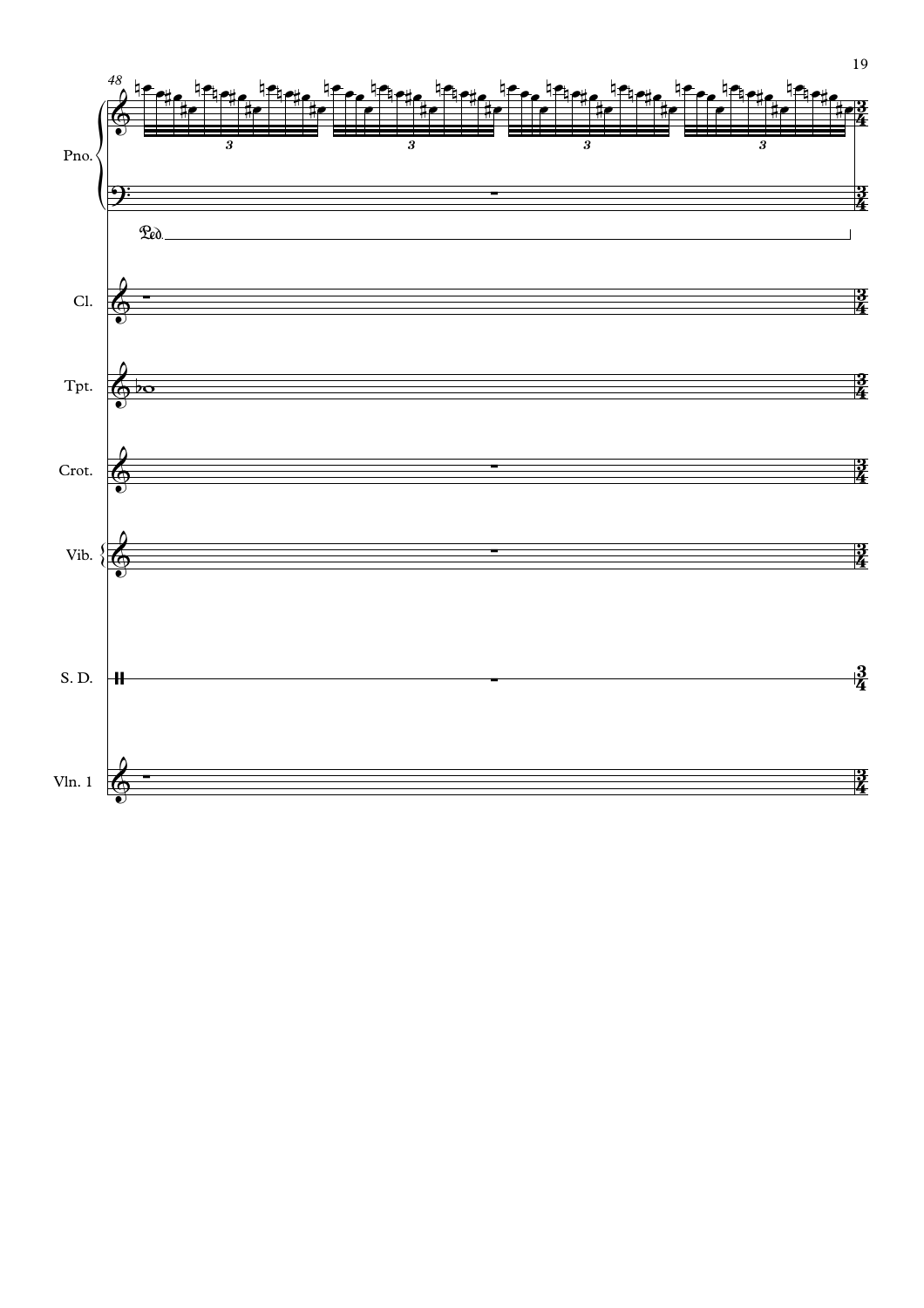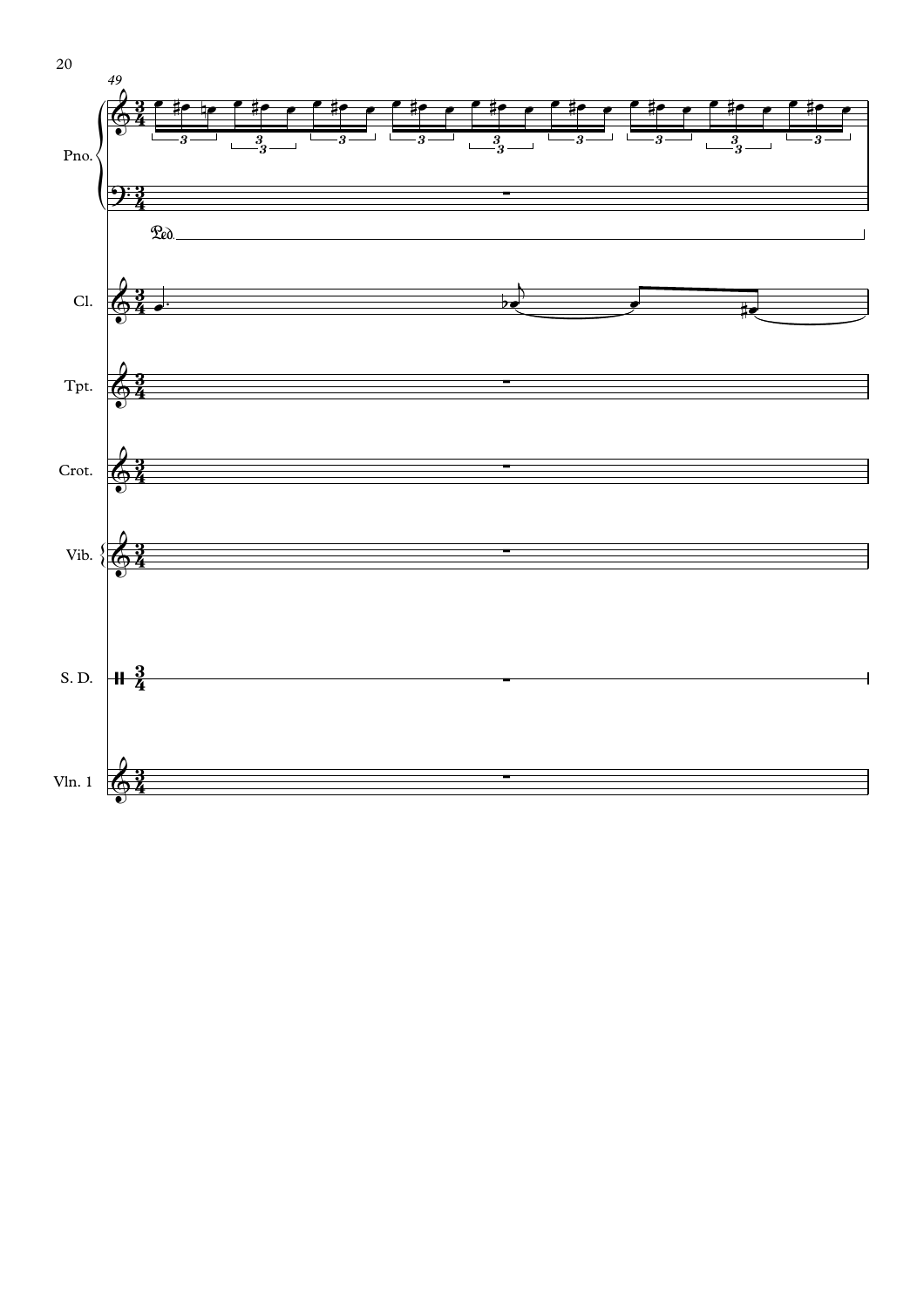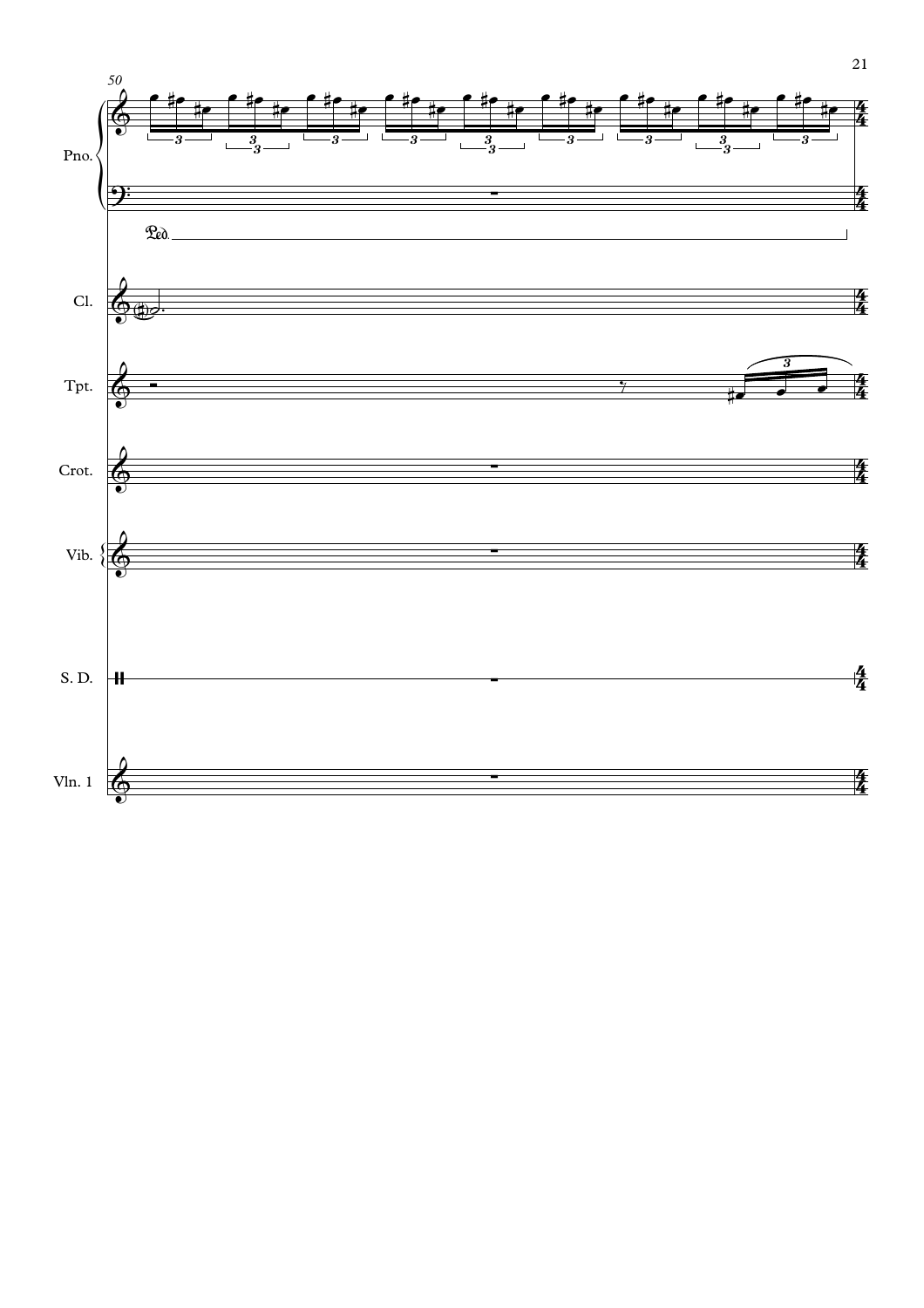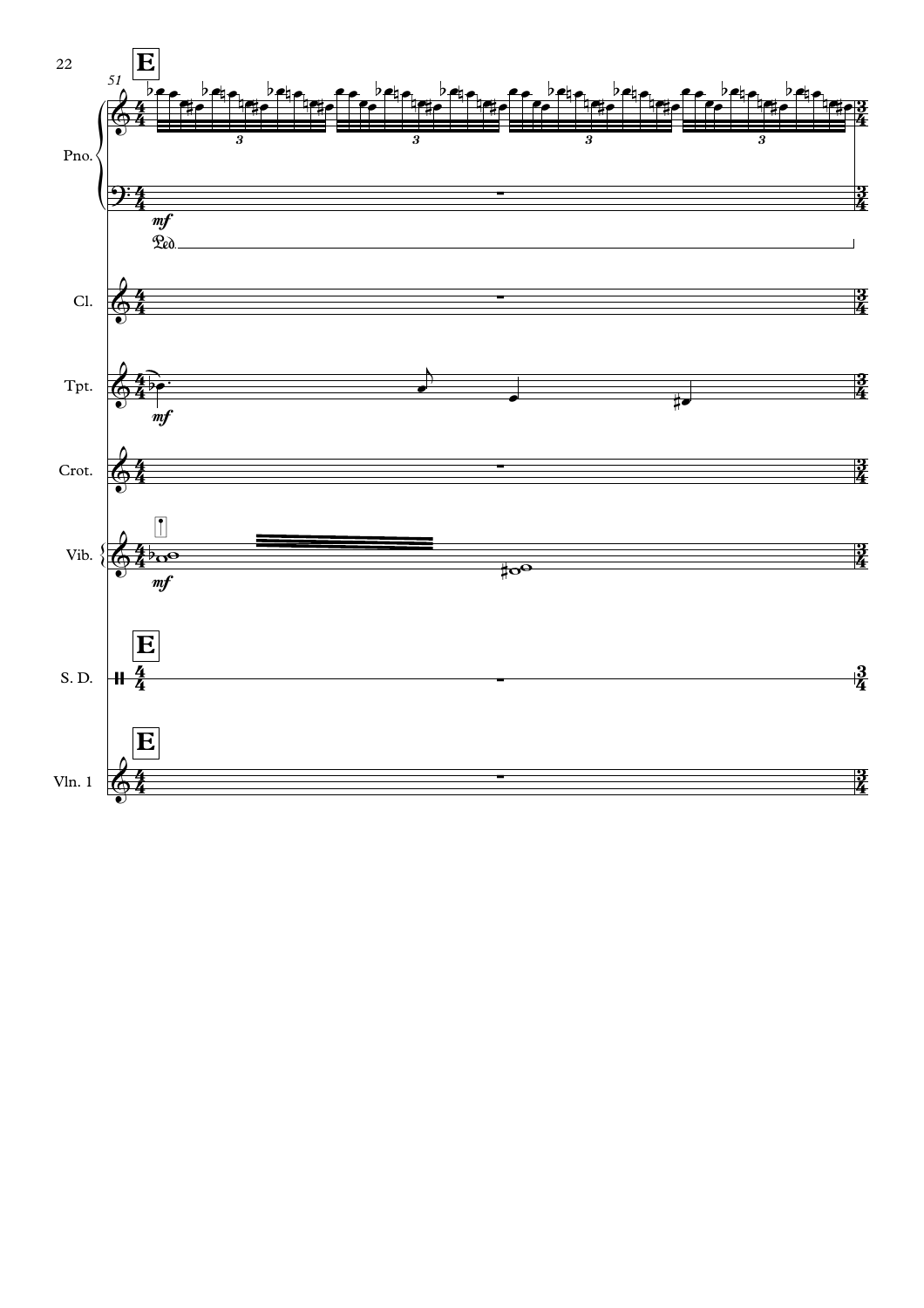

 $\overline{23}$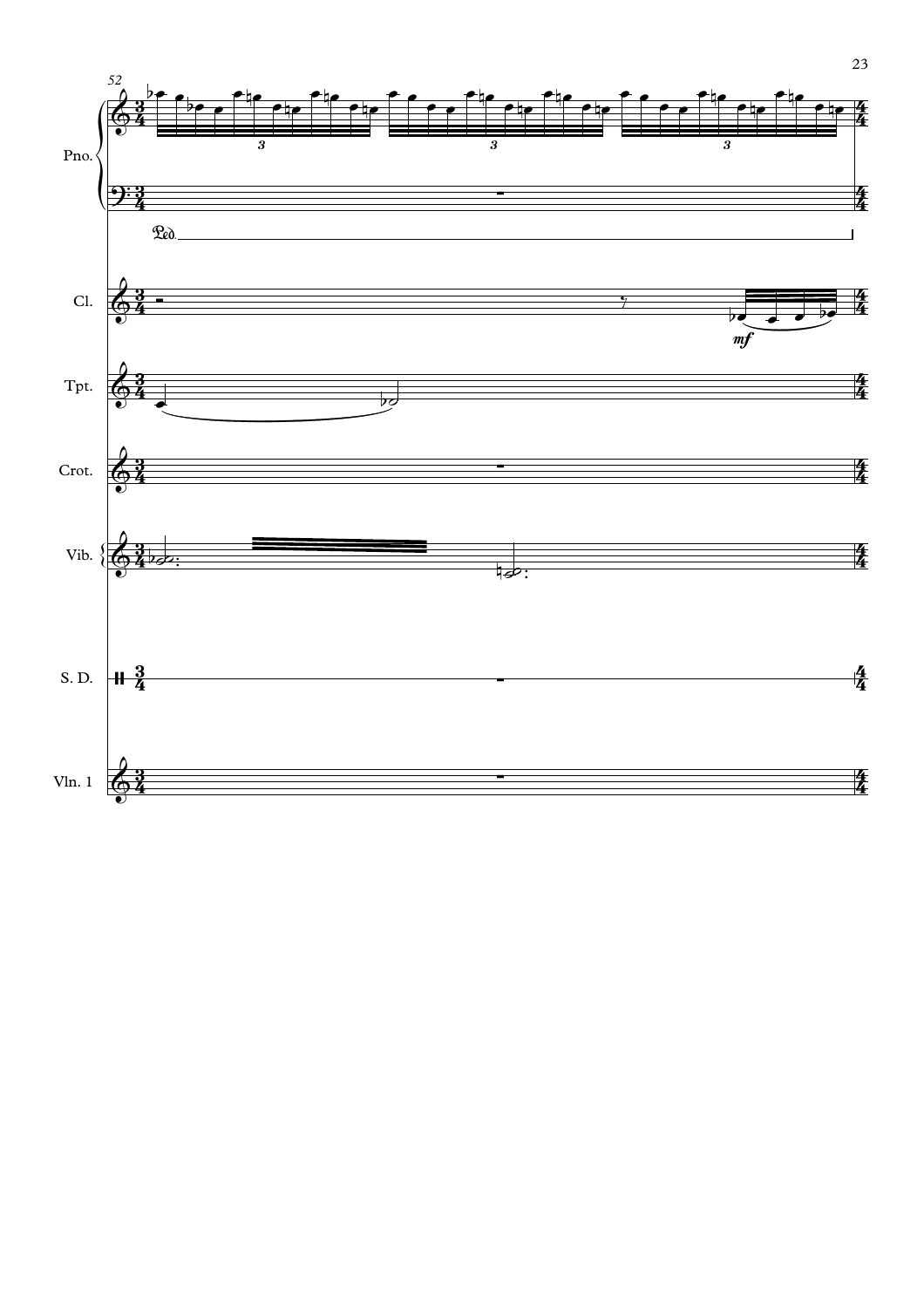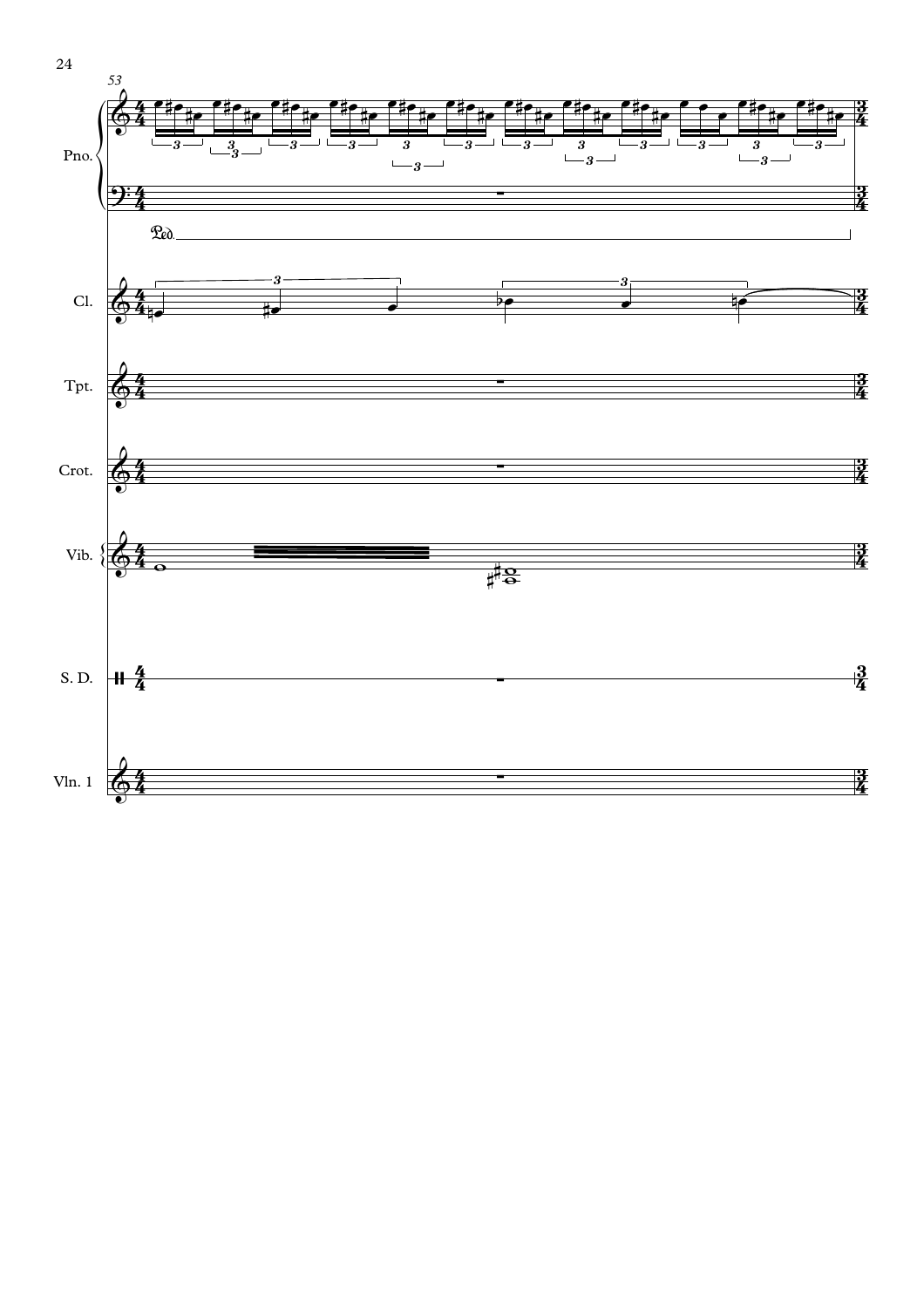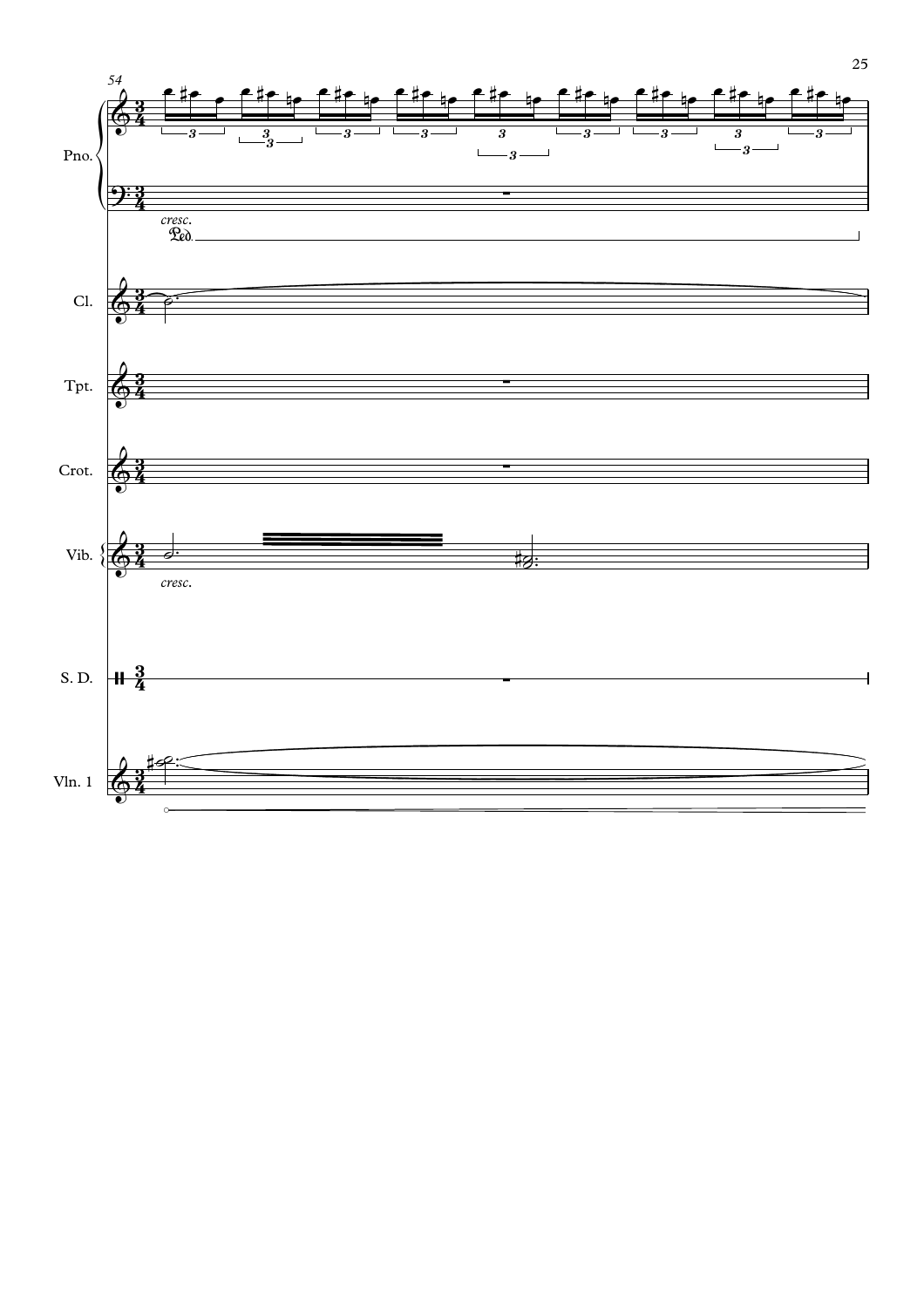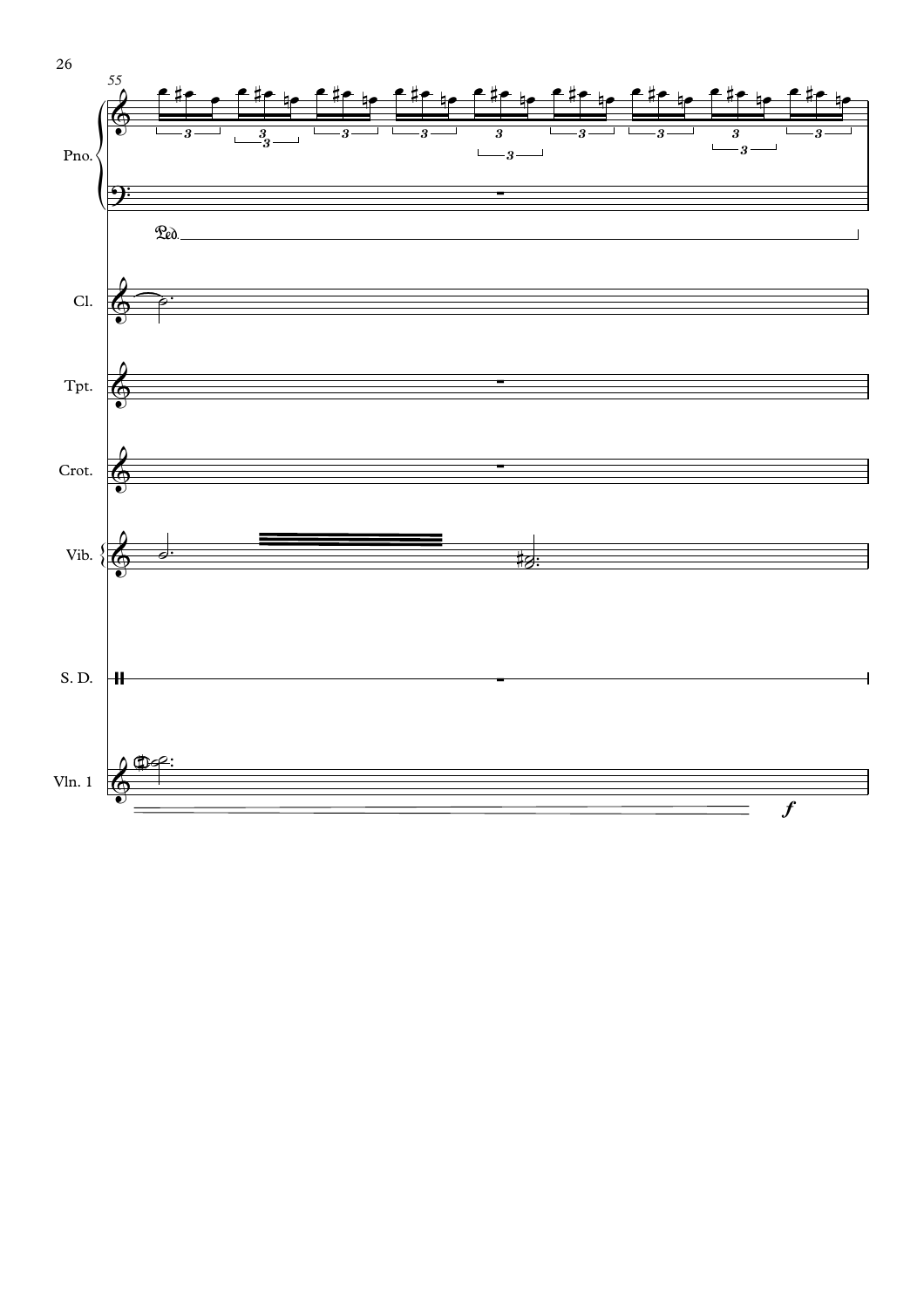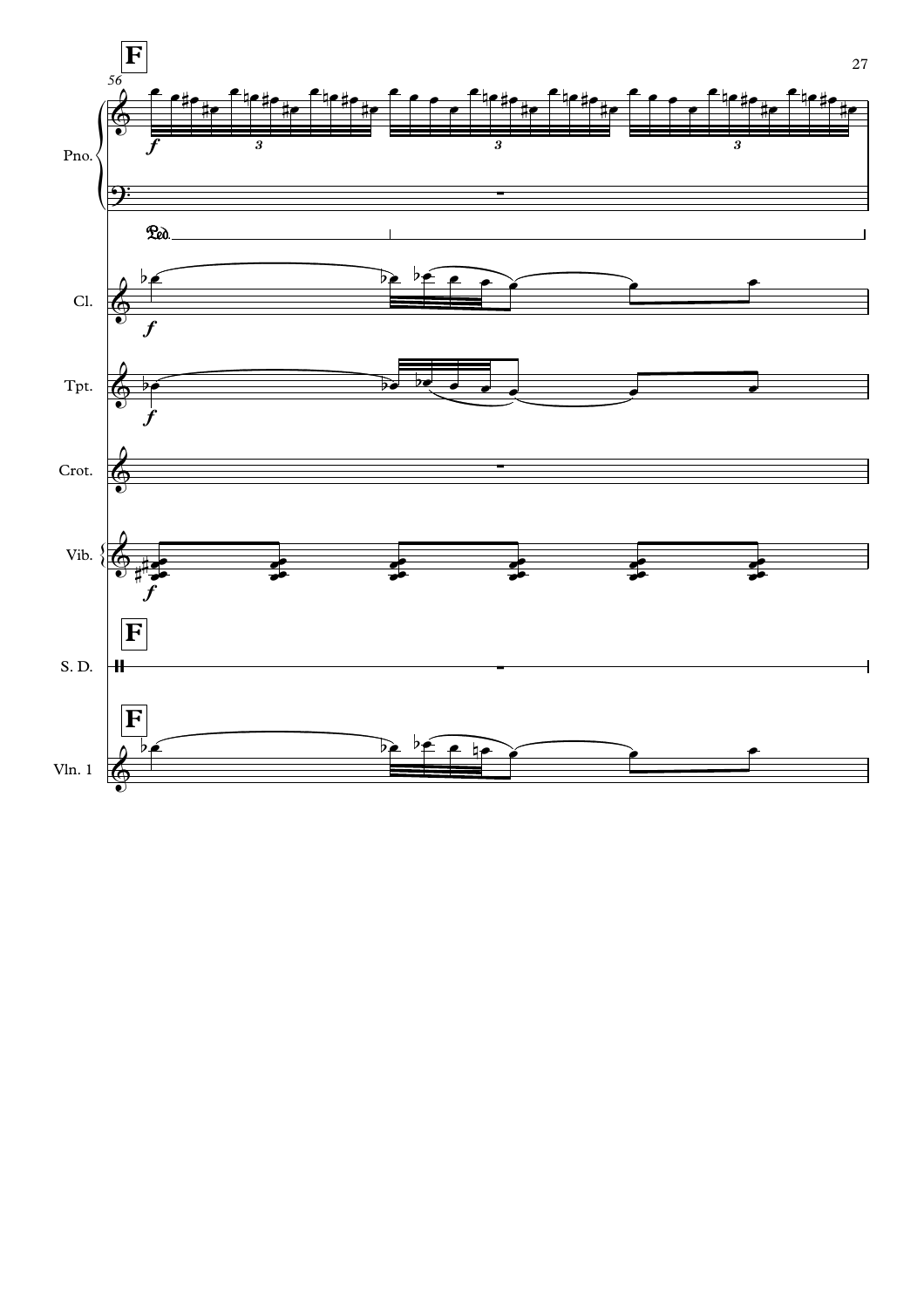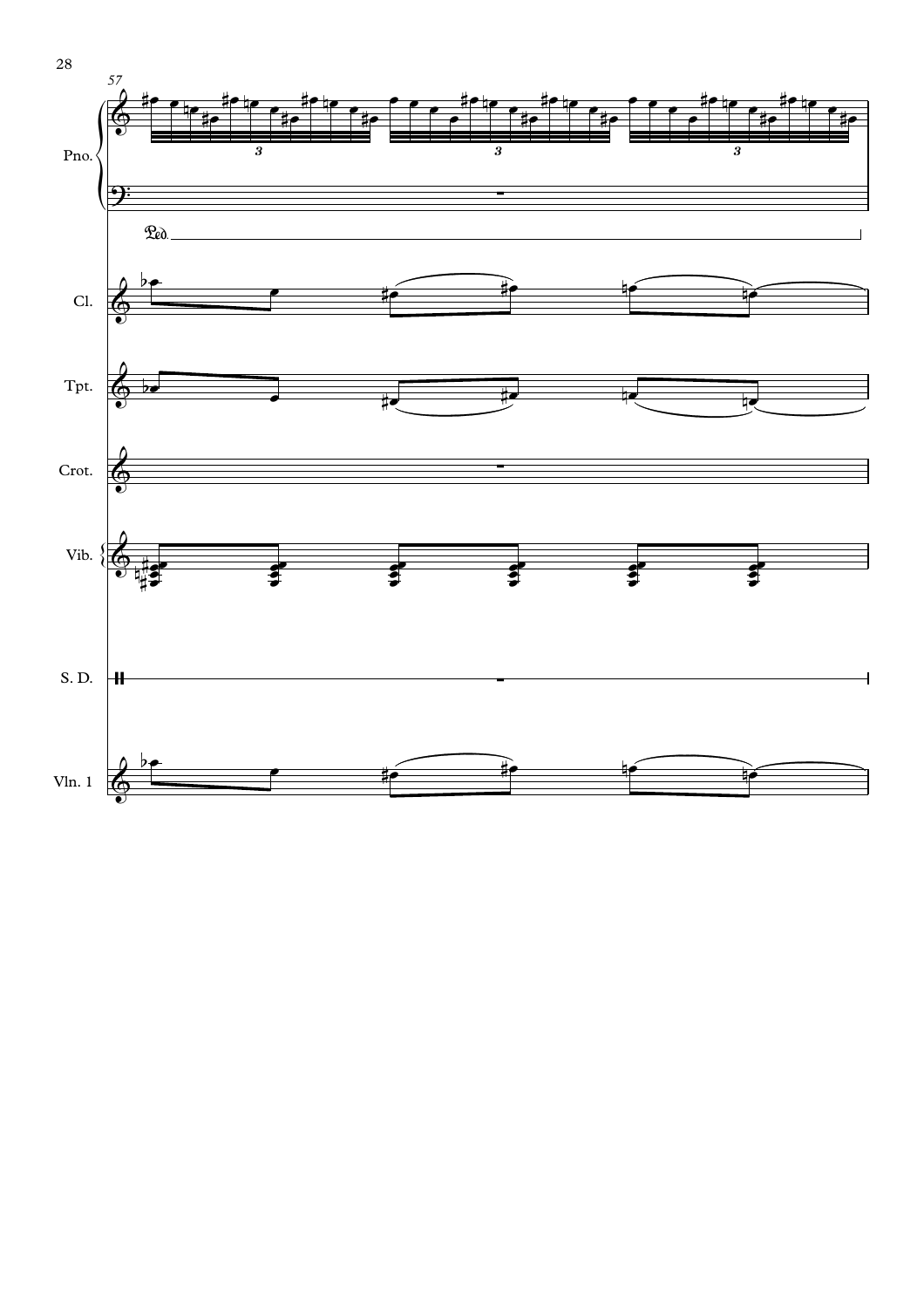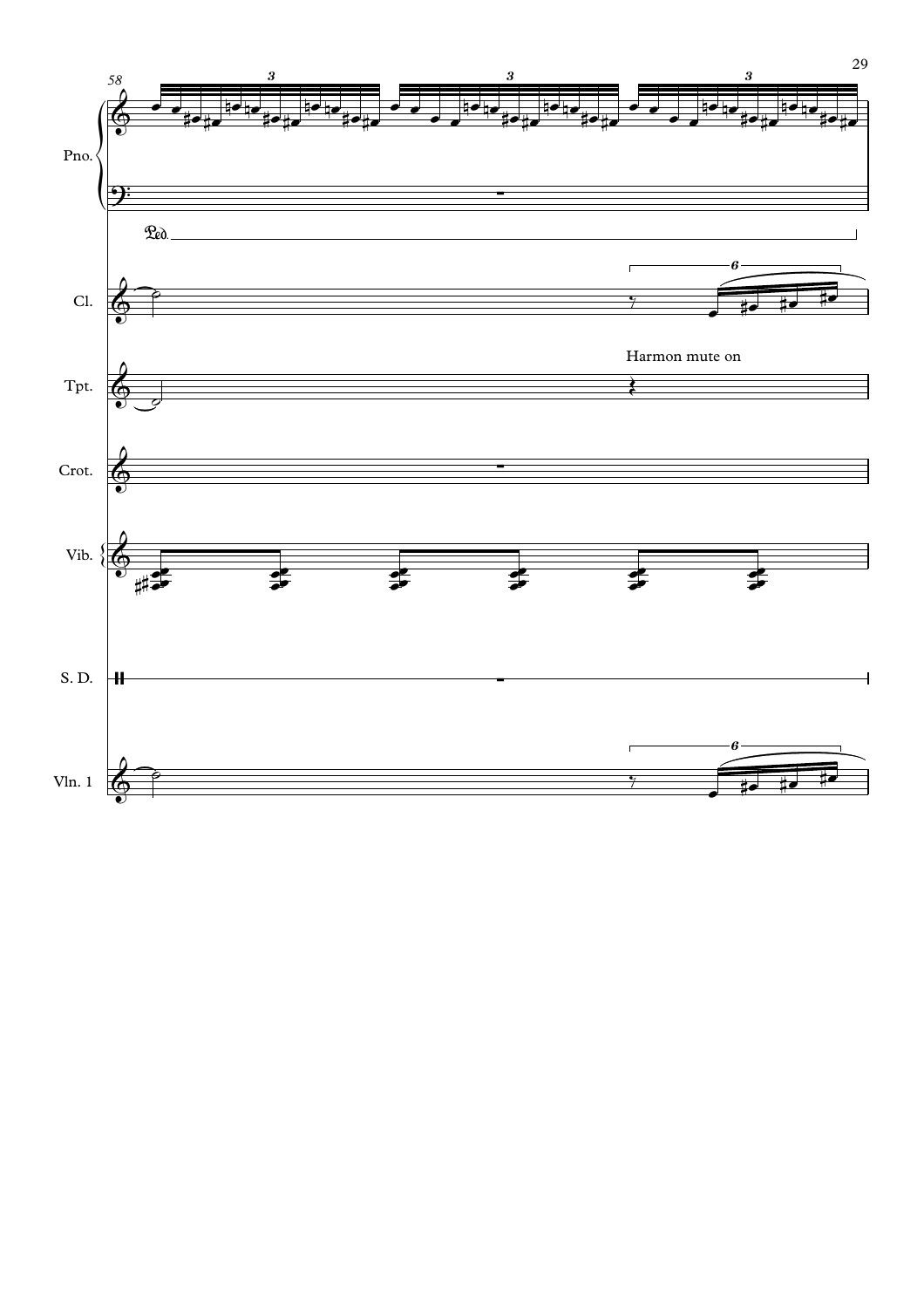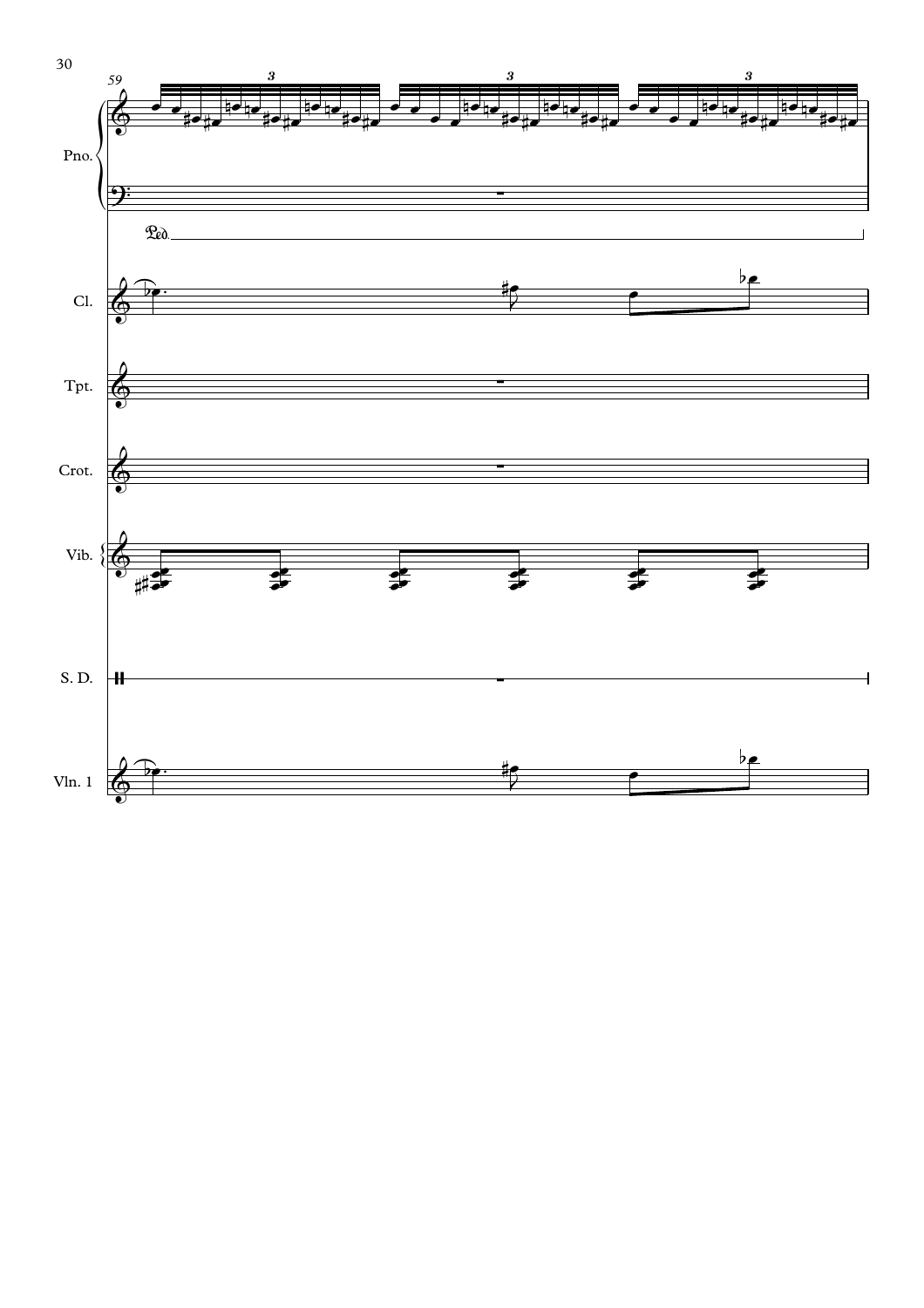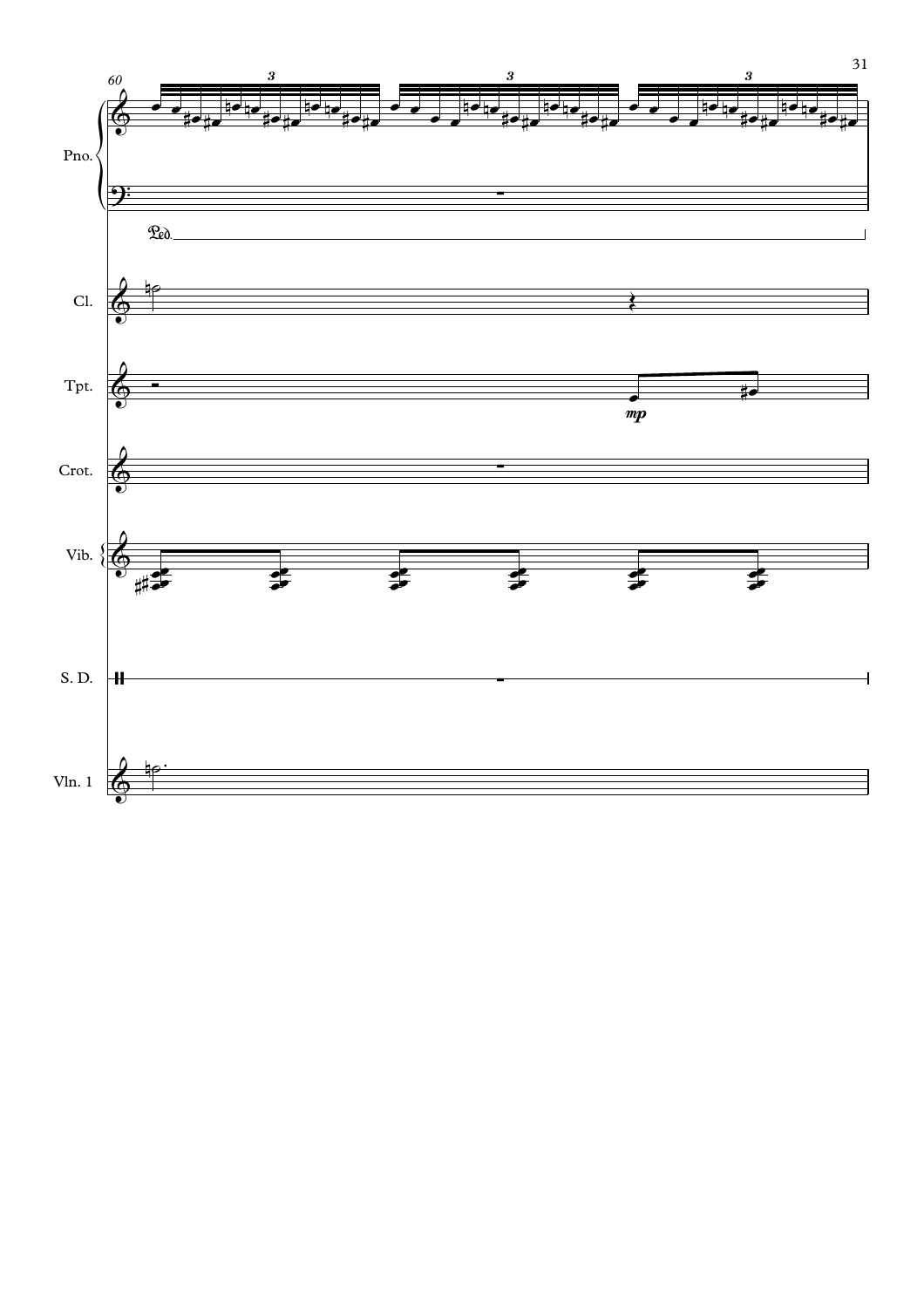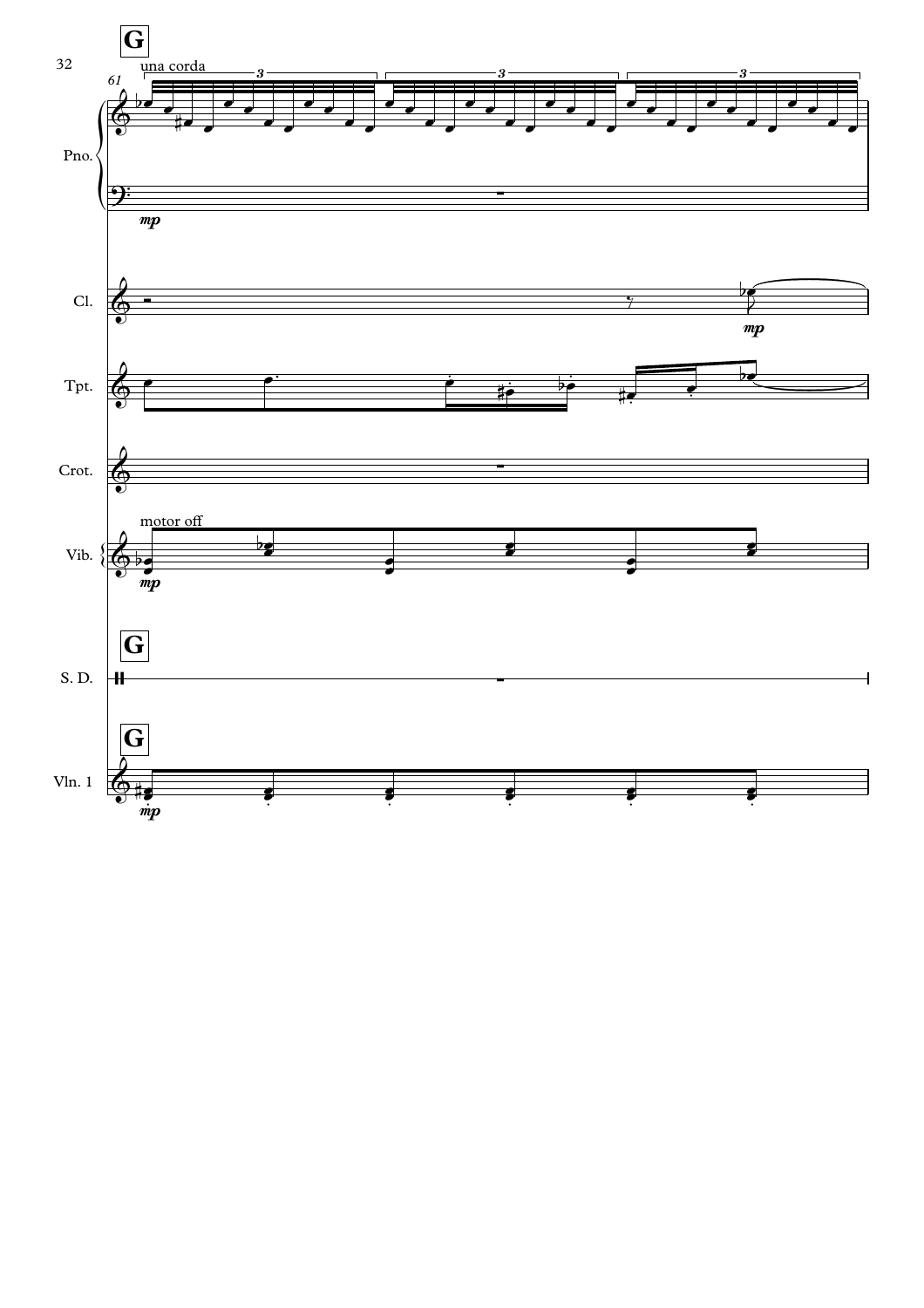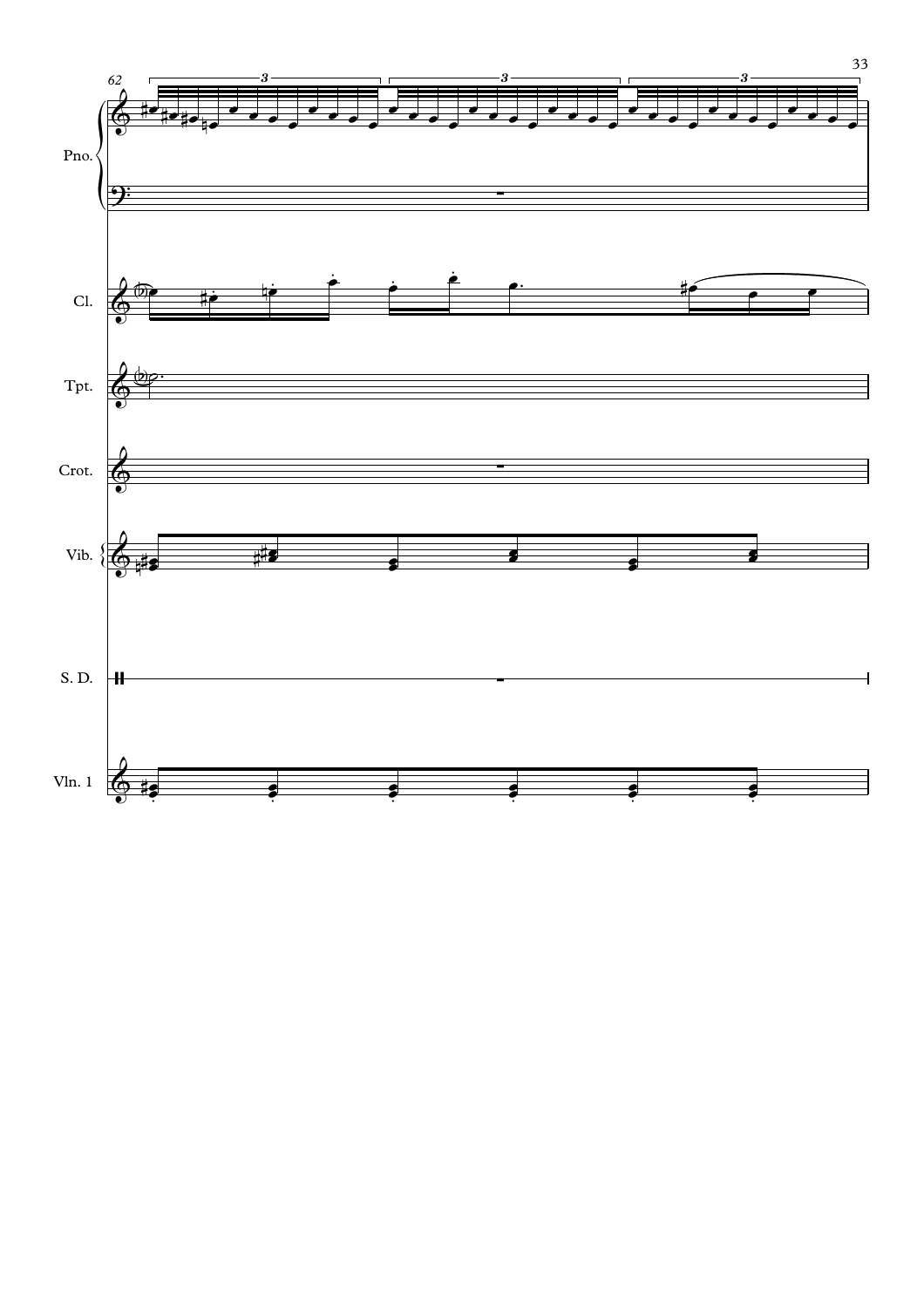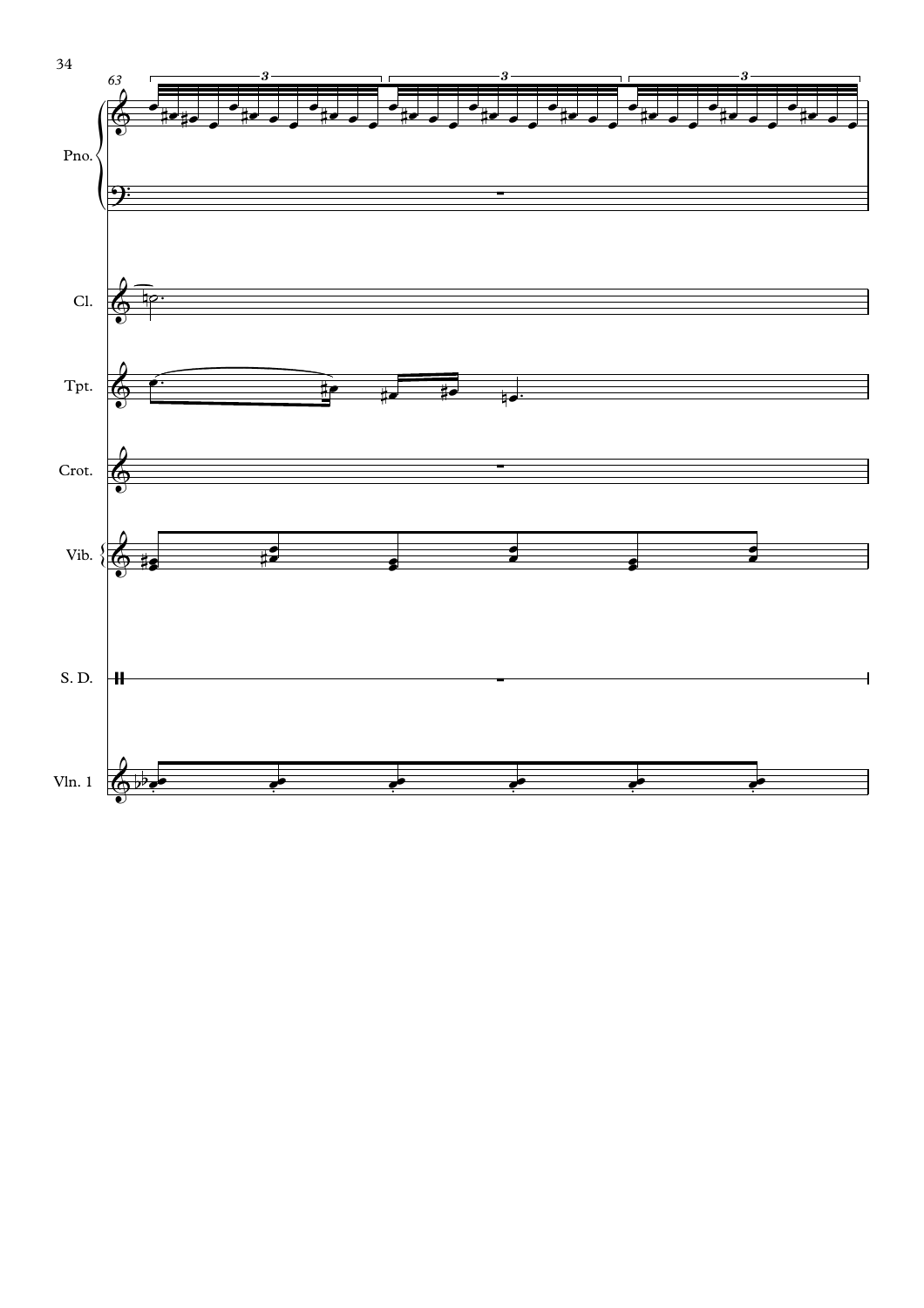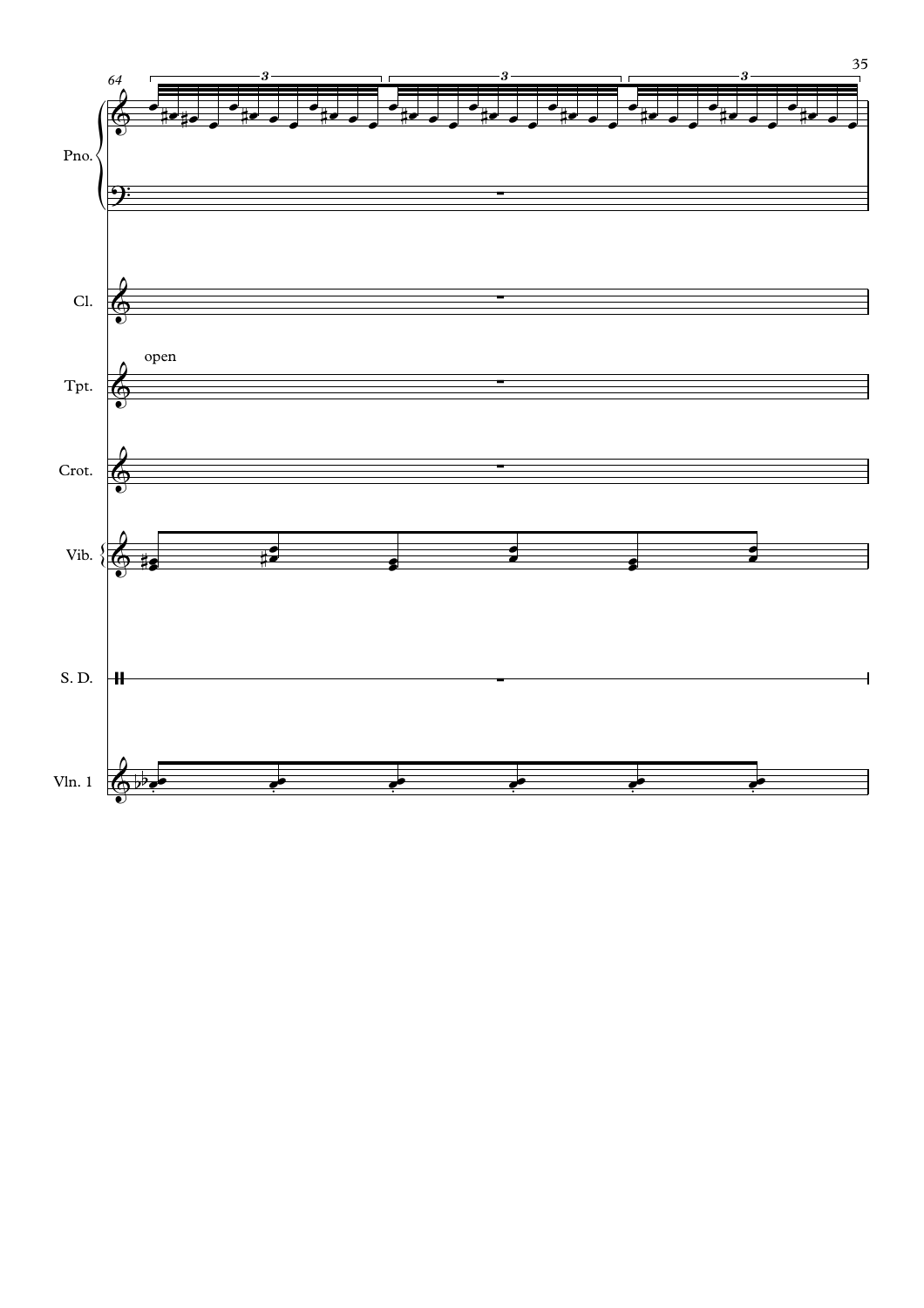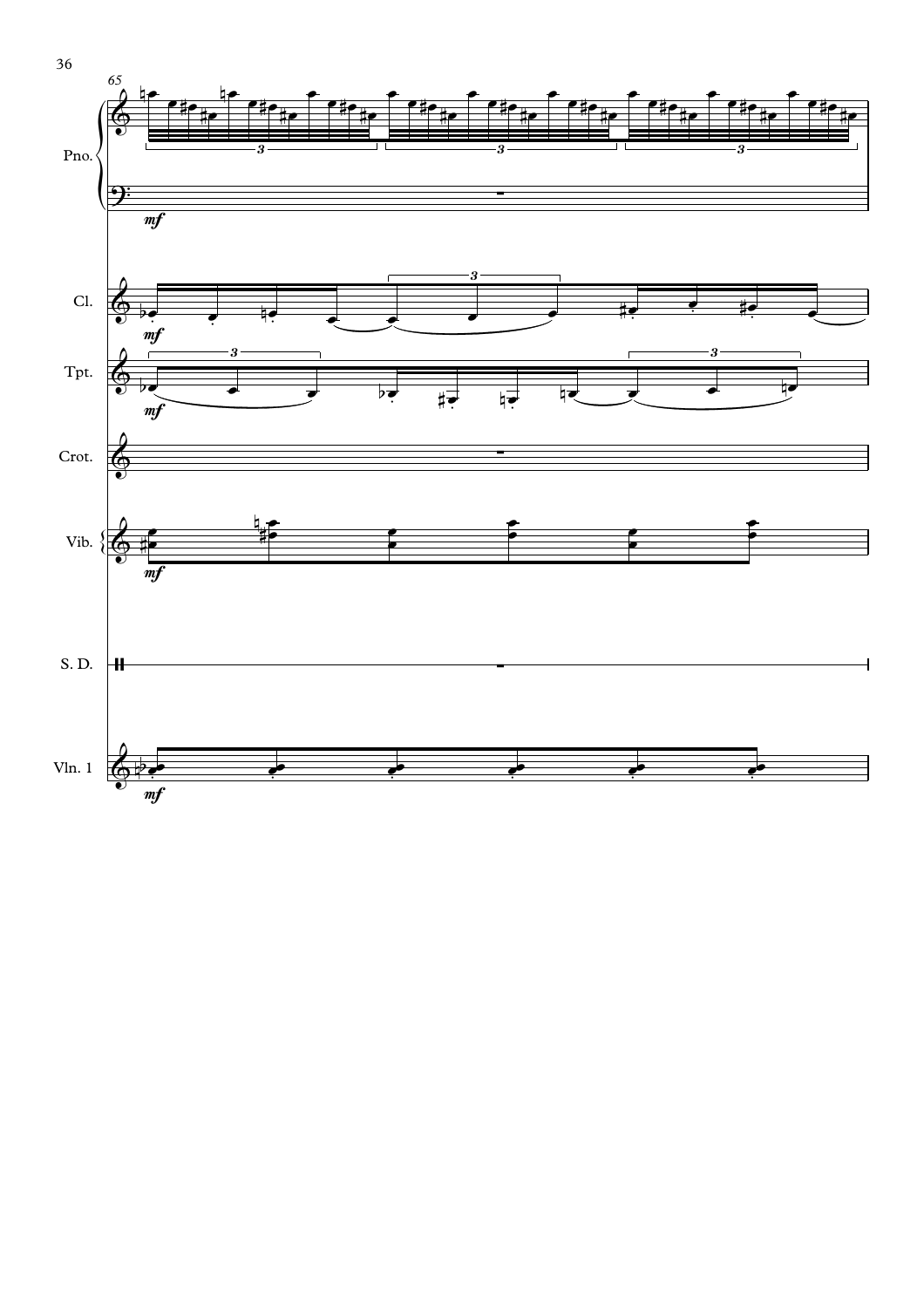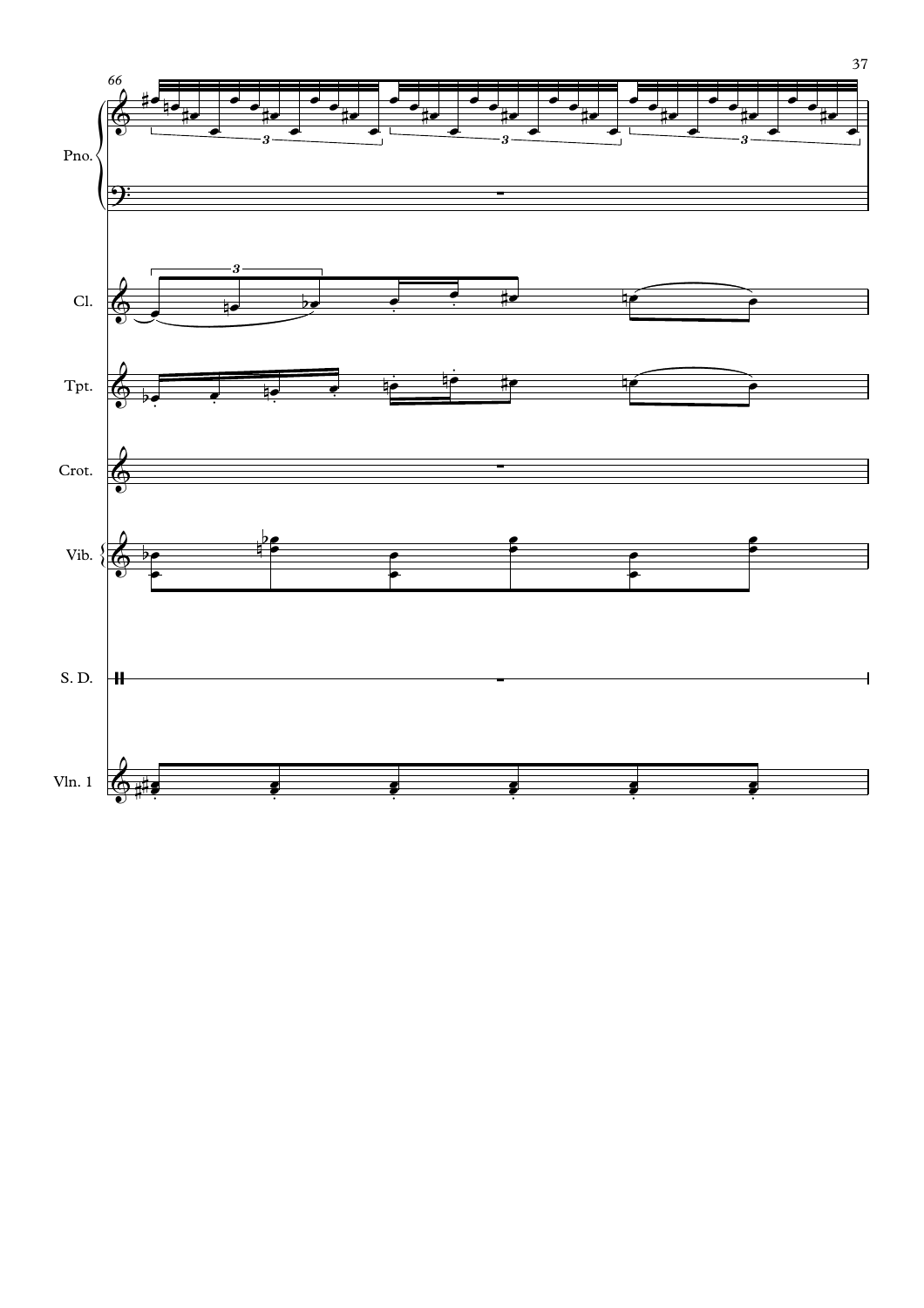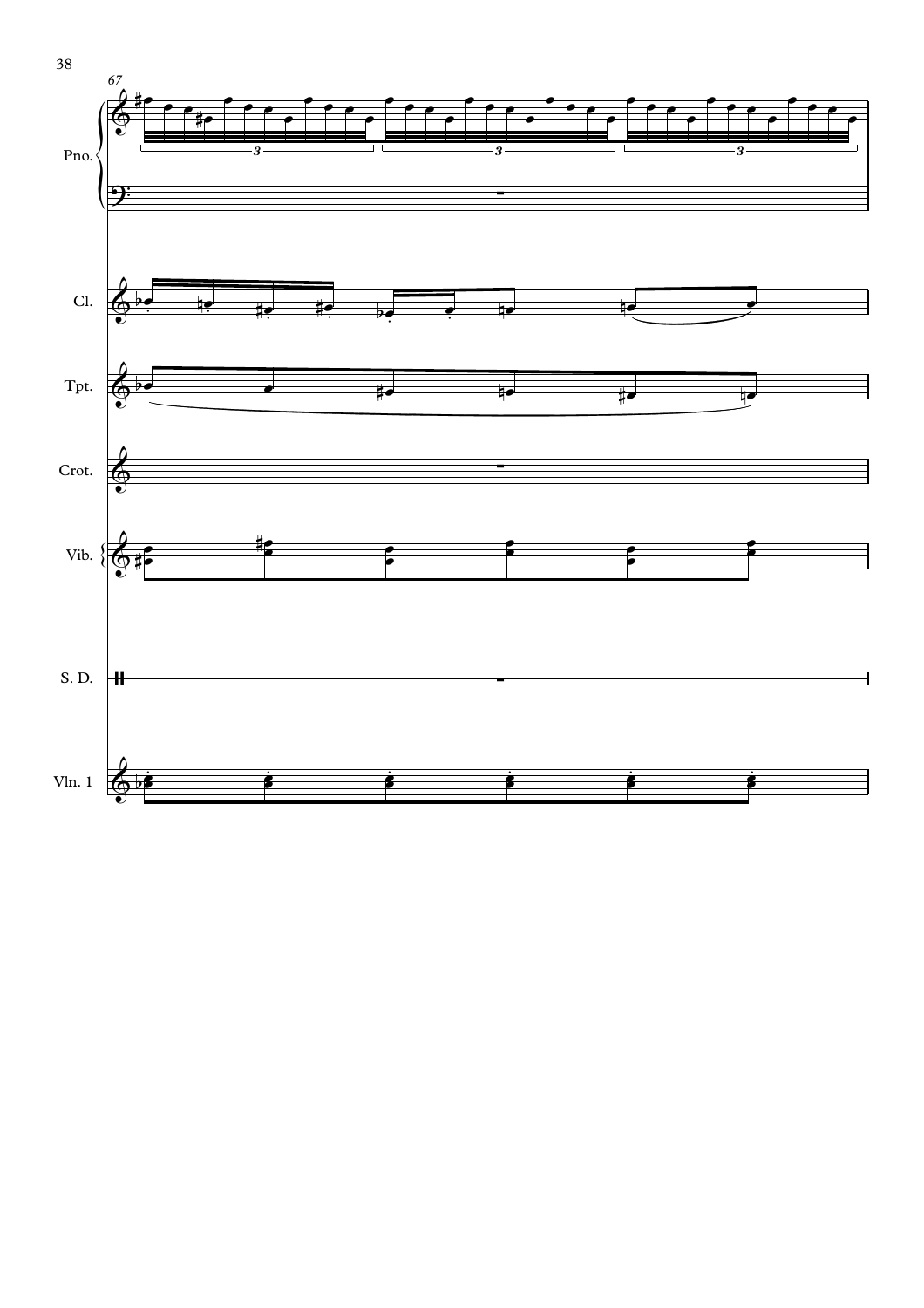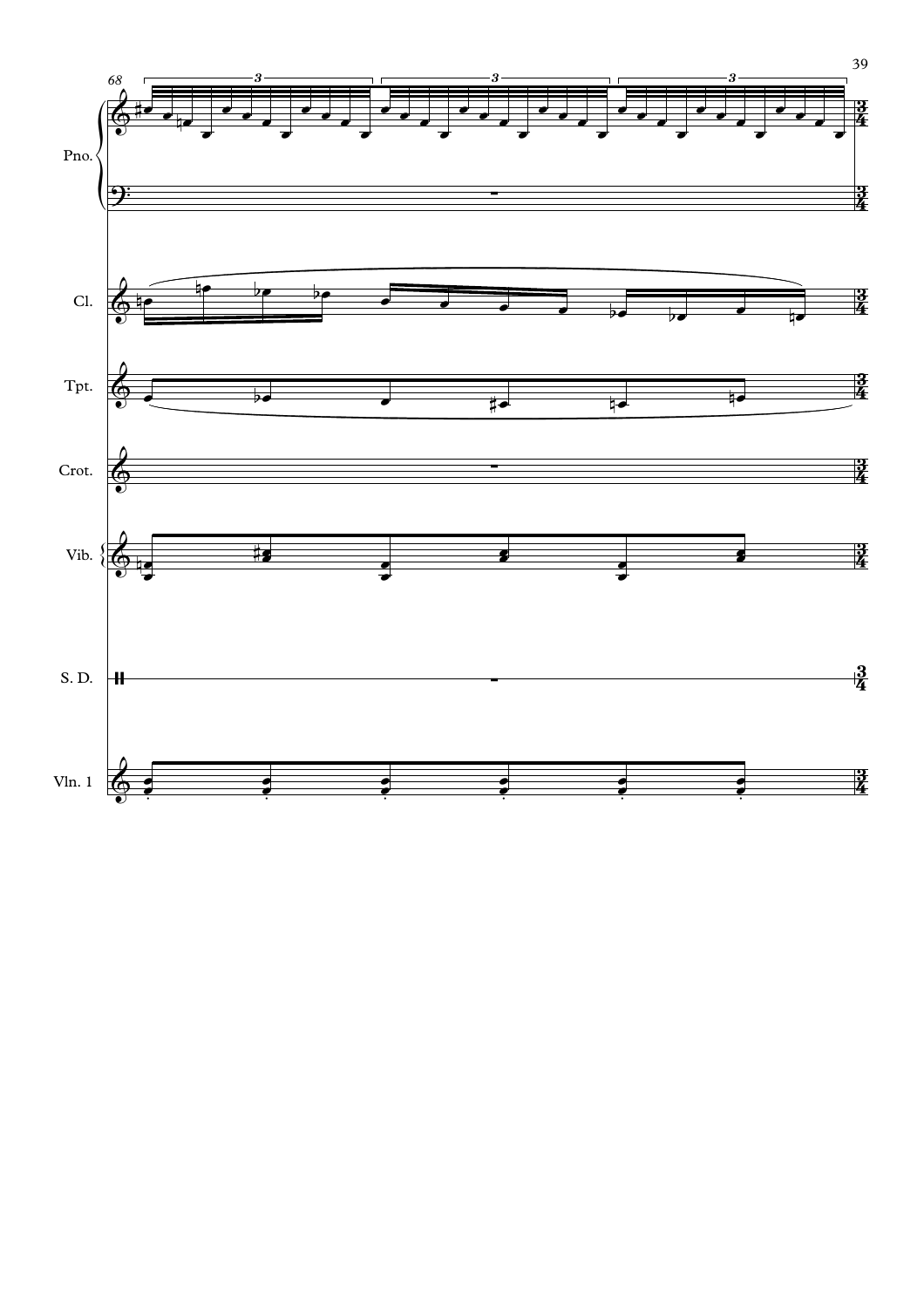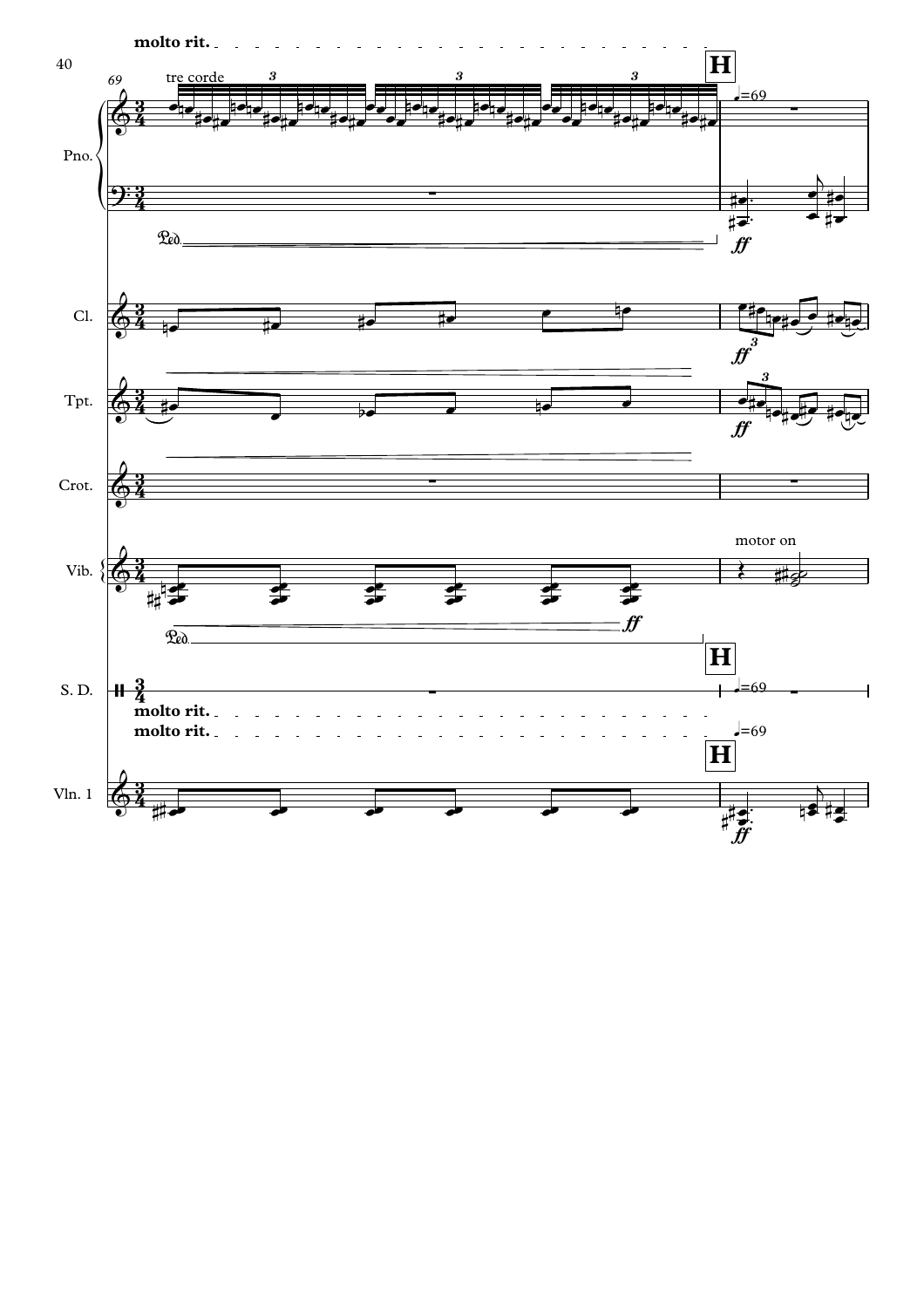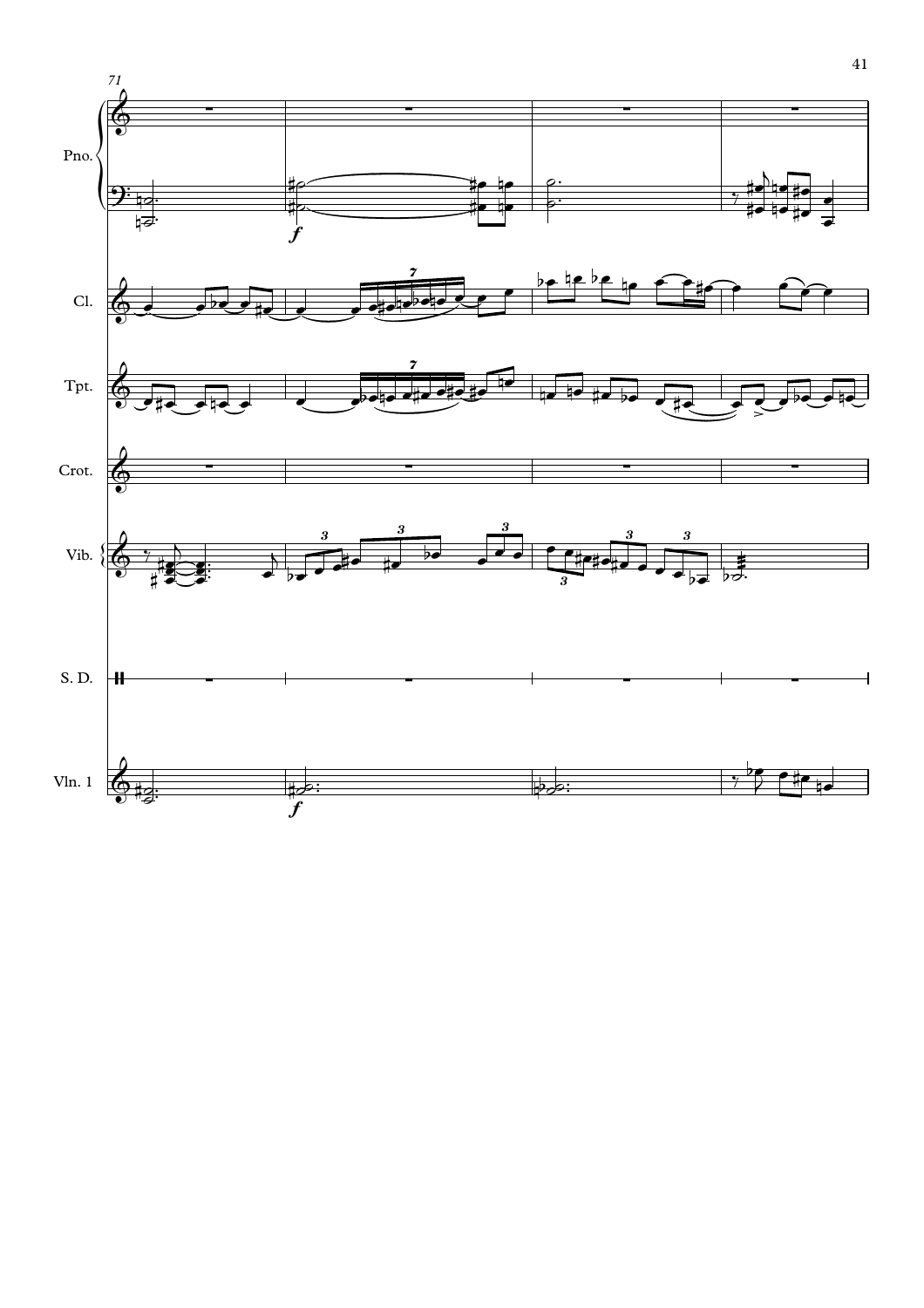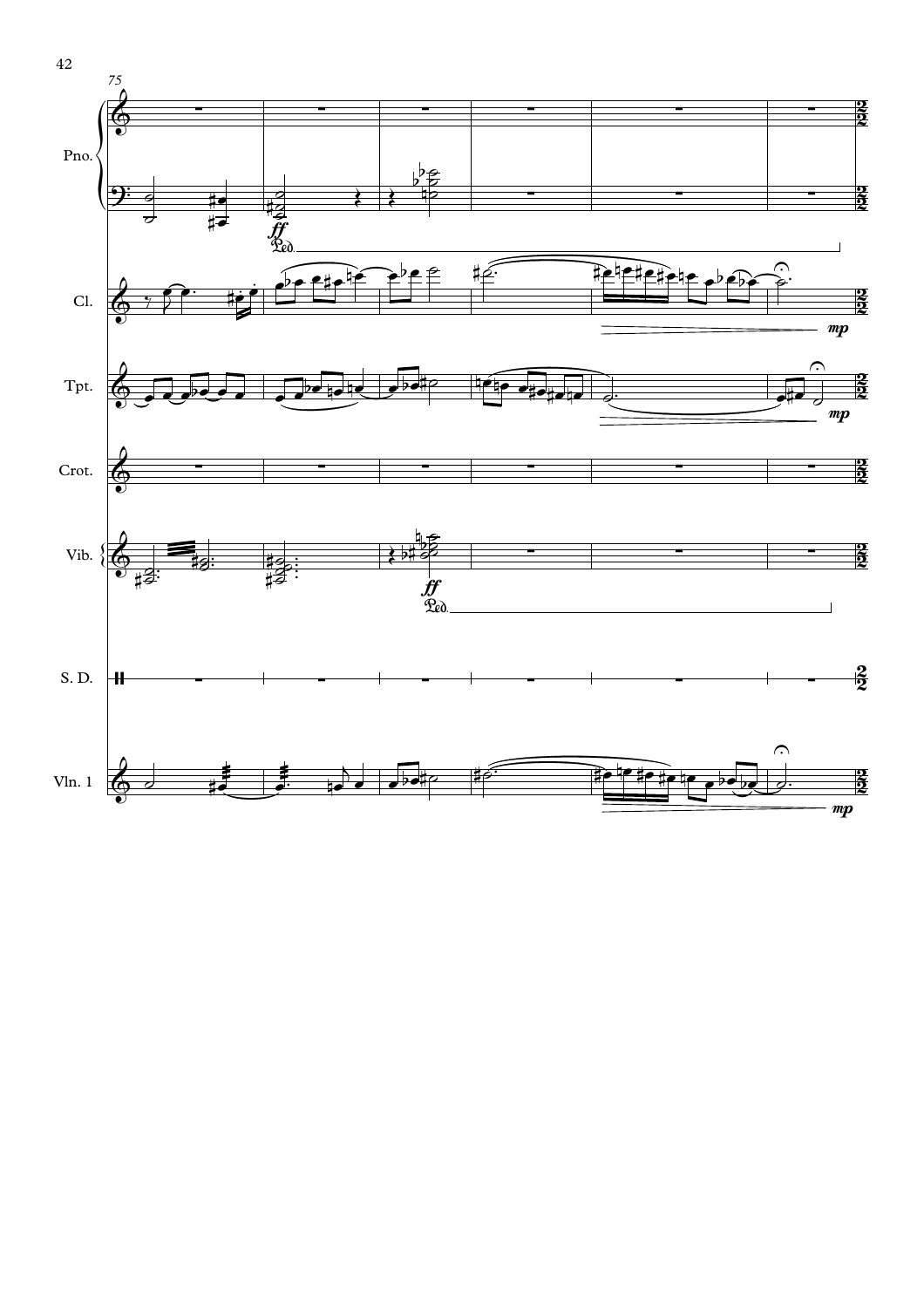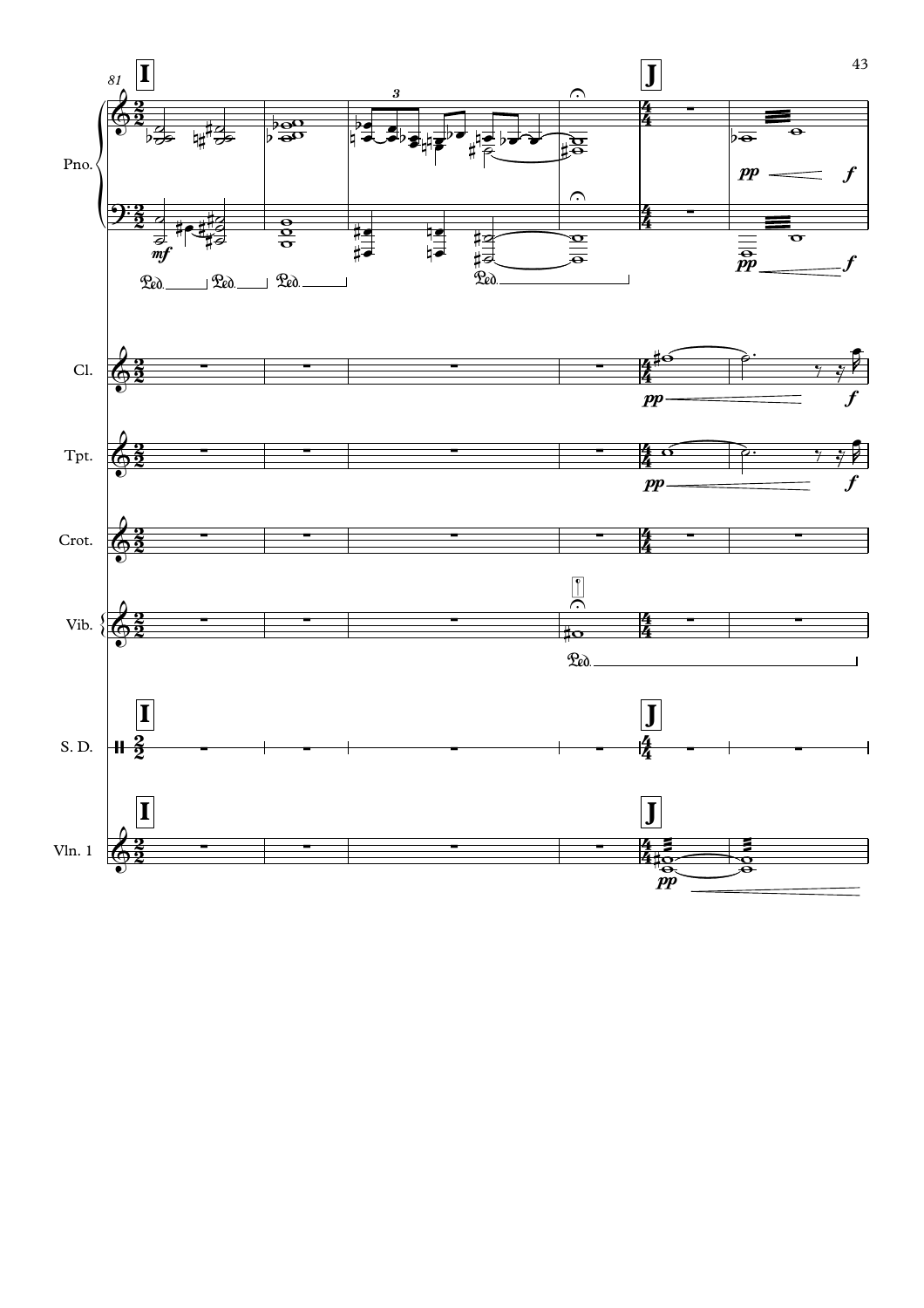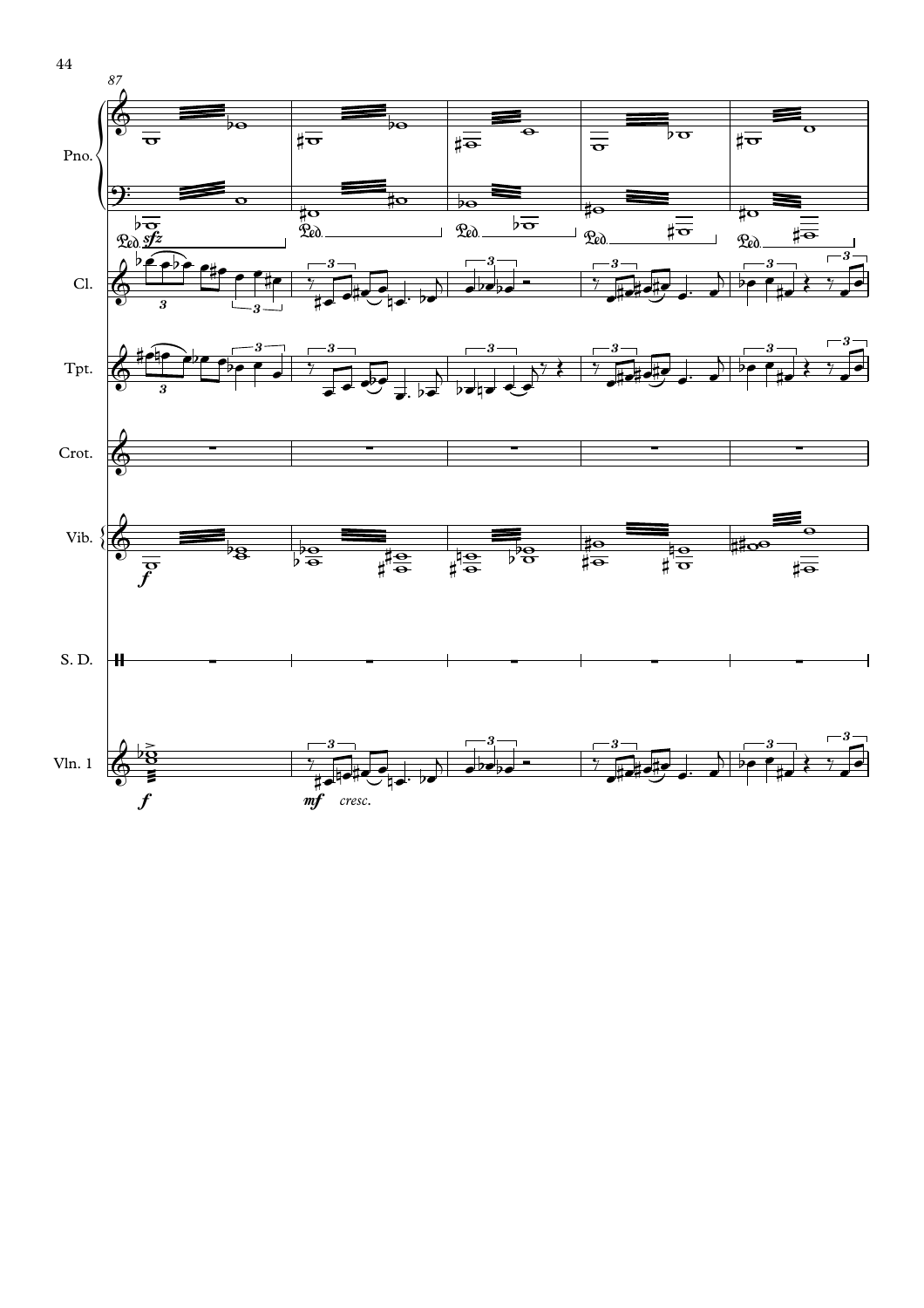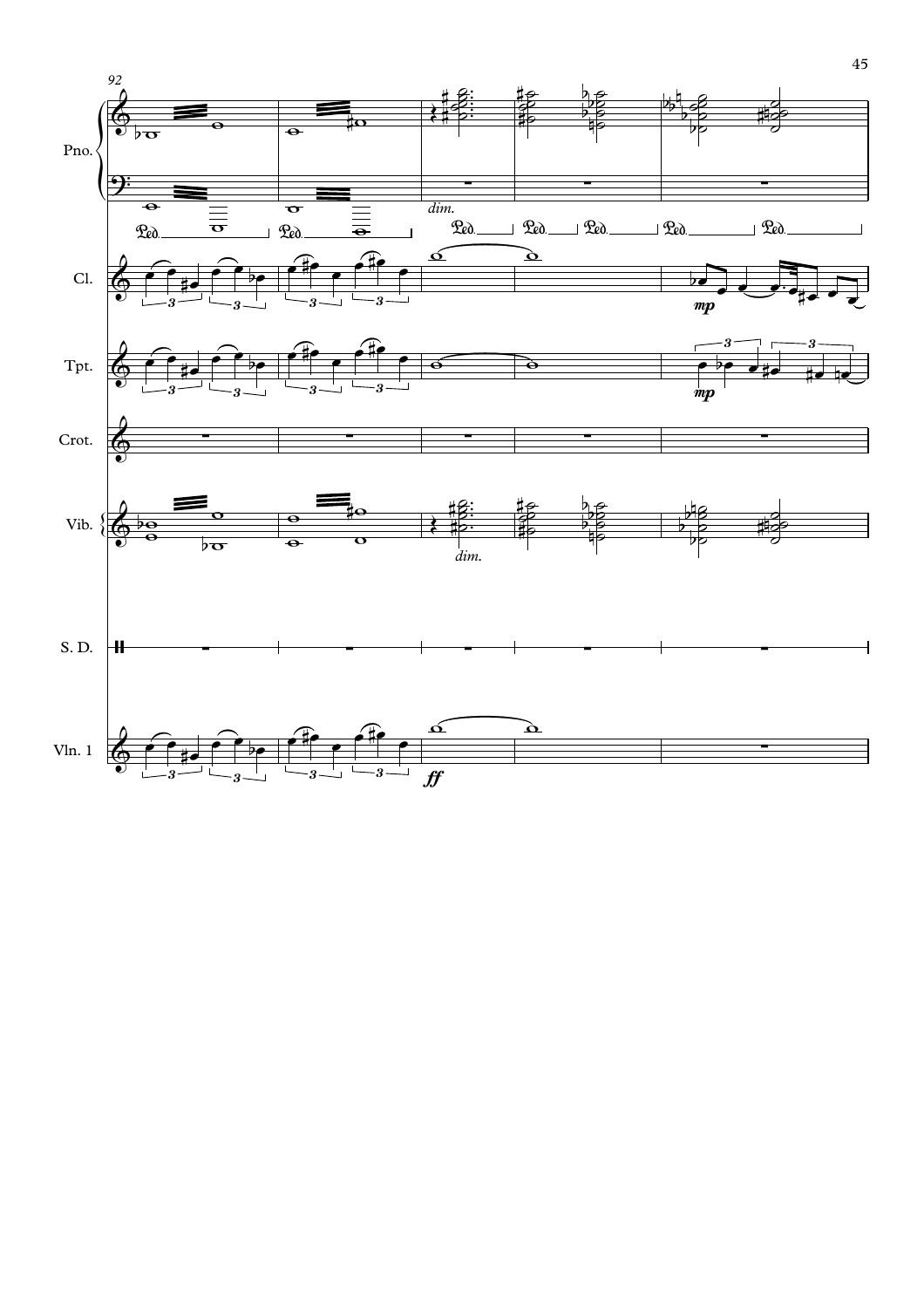